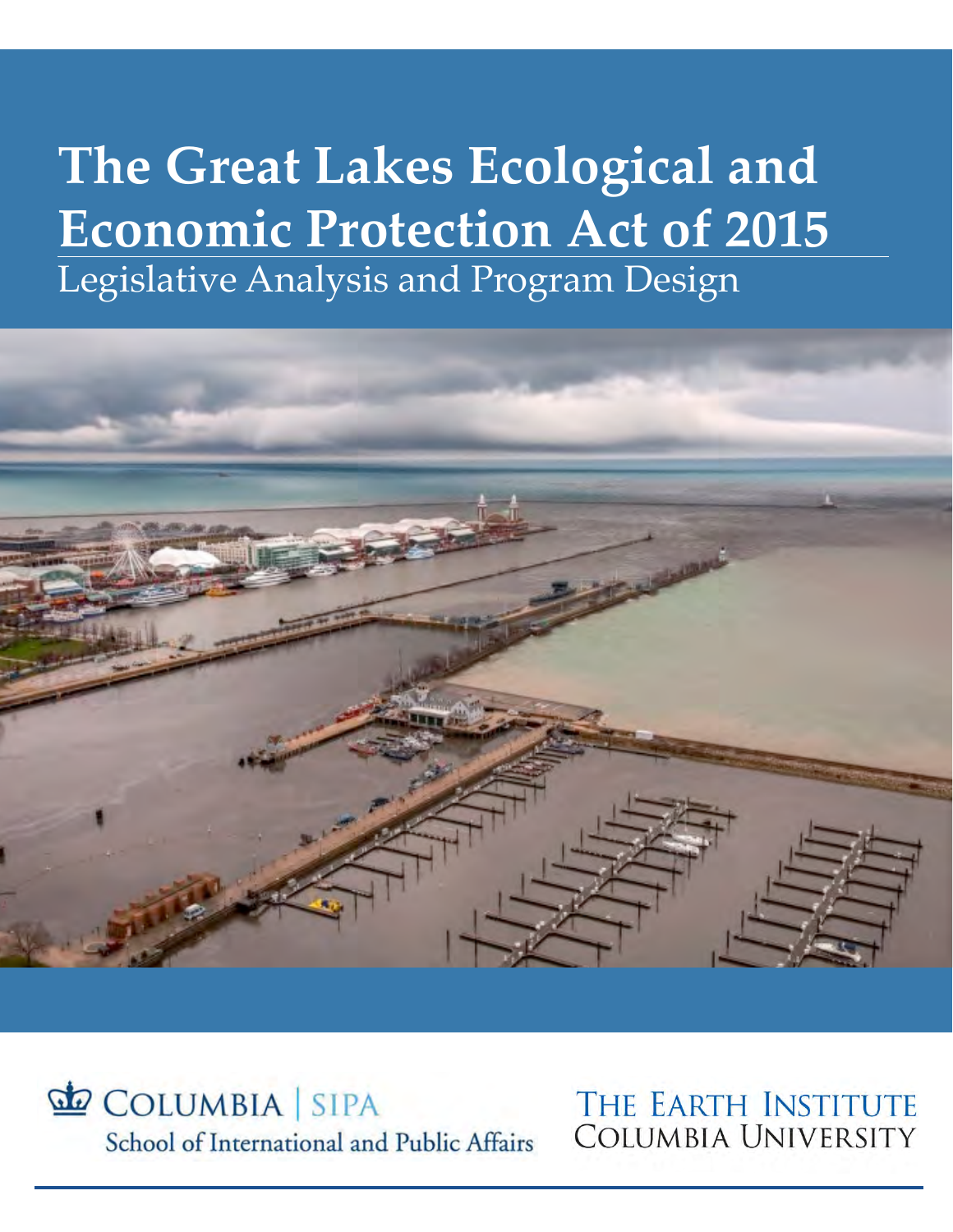

Cover Photograph: Lloyd DeGrane, Alliance for the Great Lakes Above Photograph: Sunrise on the shores of Lake Michigan. Photo courtesy of myheimu/Creative Commons.

**The Great Lakes Ecological and Economic Protection Act of 2015:**

Legislative Analysis and Program Design

# **December 2015**

**Manager**: Daniel Giddings **Deputy Manager**: Rebecca Snyder

**Team Members:** Dylan Adler Katherine Altobello-Czescik Michael D'Agostino Stav Gilutz Siyao Liu Sejal Soni Victoria Wagner Mastrobuono Lauren Wolahan

**Faculty Advisor**: Professor Matthew Palmer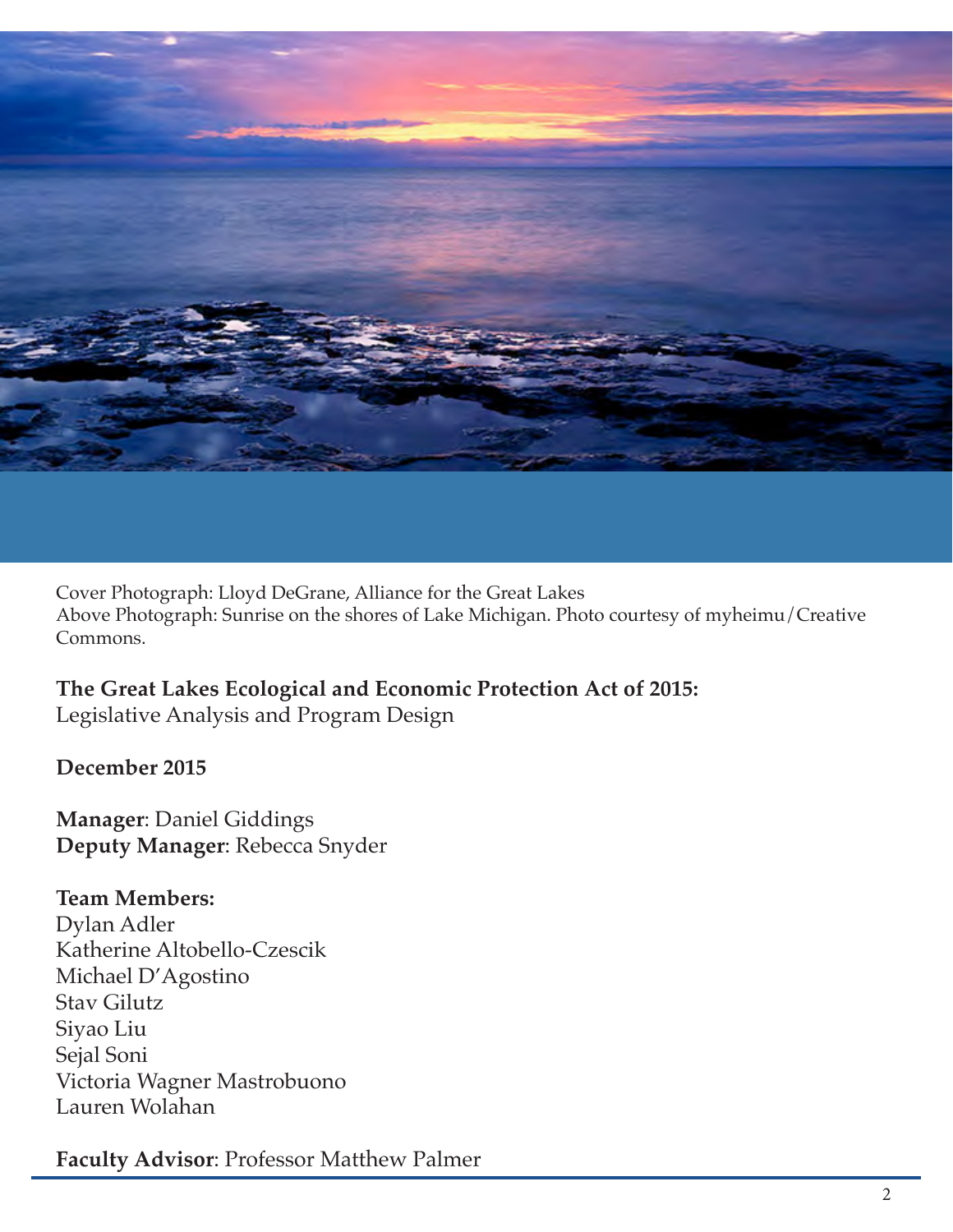#### **Executive Summary**

As the largest reservoir of surface freshwater in North America, the five Great Lakes provide an enormous amount of economic, recreational, cultural and ecological services to 43 million local residents and visitors combined in the U.S. and Canada. Due to decades of intense industrial, agricultural and urban development, however, the ecological integrity of the Lakes has declined, threatening both human and wildlife health. Environmental degradation persists as a consequence of high nutrient inputs, toxic contamination, intrusion of invasive species and habitat destruction. The economic costs and public health risks associated with such environmental hazards are extensive, with annual monetary losses in the hundreds of millions due to aquatic invasive species alone. Other costs that burden state and local governments, municipalities, residents and visitors include contaminated drinking water sources, reduced fisheries, and a loss of recreation opportunities. These threats in aggregate could total in the billions of dollars each year, particularly if diminished environmental conditions continue or worsen.

This report presents an analysis of the ecological problems facing the Great Lakes region and the solutions proposed by the Great Lakes Ecological and Economic Protection Act of 2015, an introduced but not yet enacted bill in the United States Congress. It further analyzes the existing administration of the Great Lakes Restoration Initiative established during Phase I from 2010 through 2014, and recommends a program design for Phase II. Phase II of the Initiative, if authorized through the Act, would provide funding through 2020.

The Restoration Initiative strives to restore the health of the Great Lakes through a variety of projects led by different federal, state, local and tribal government agencies working in partnership with nonprofits, communities, academic institutions and other stakeholder organizations. These projects have produced significant improvements in the region's ecological health during Phase I of the Restoration Initiative. Phase II seeks to build upon these successes. The Act provides the U.S. Environmental Protection Agency with extended authority to manage comprehensive restoration efforts, authorizes an annual budget of \$475M for project implementation, and enhances coordination and transparency between all responsible government agencies. The Act was introduced by Senator Tammy Baldwin in February 2015 and was referred to the Senate Committee on Environment and Public Works. The bill has 10 cosponsors, including bipartisan support.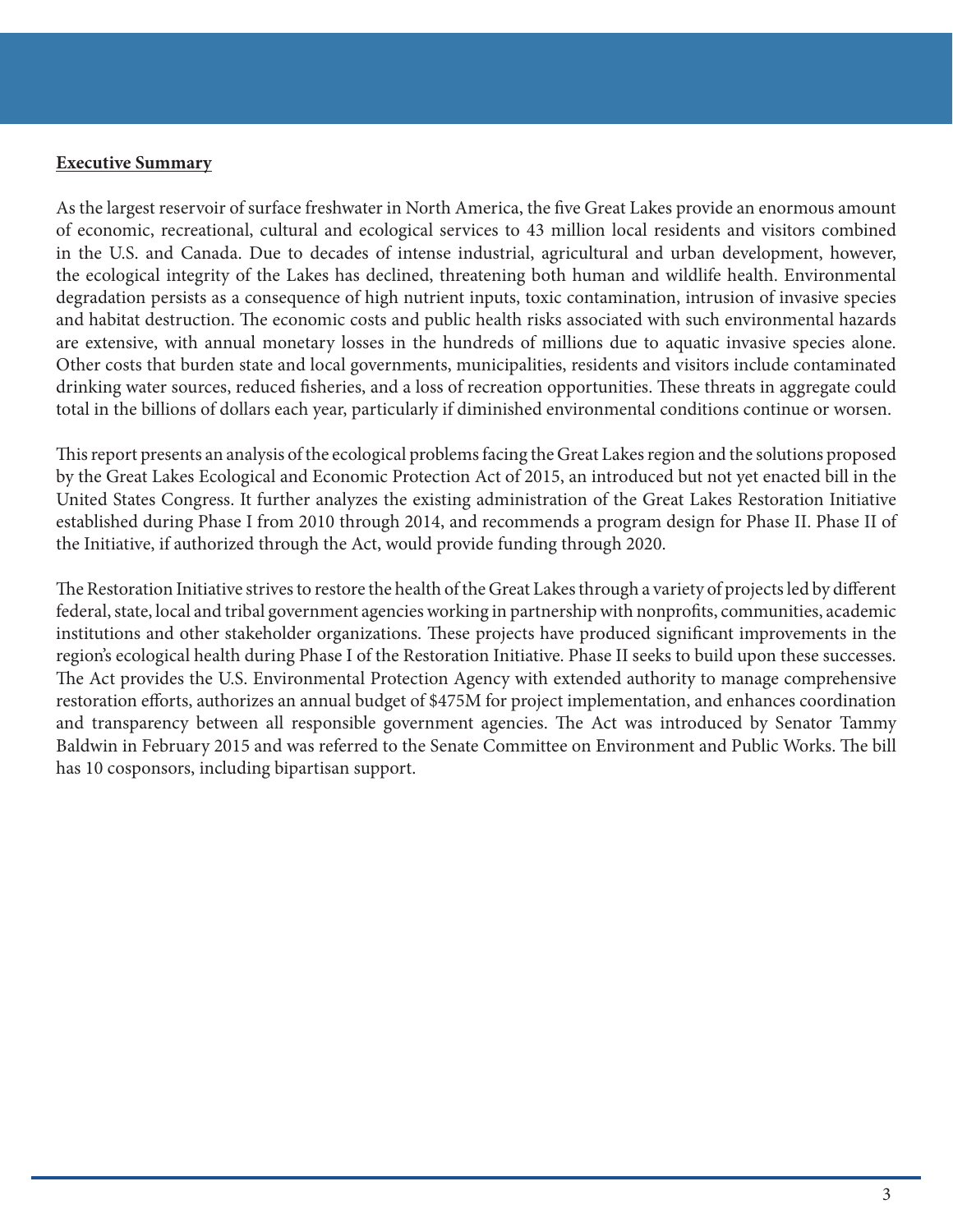# **Table of Contents**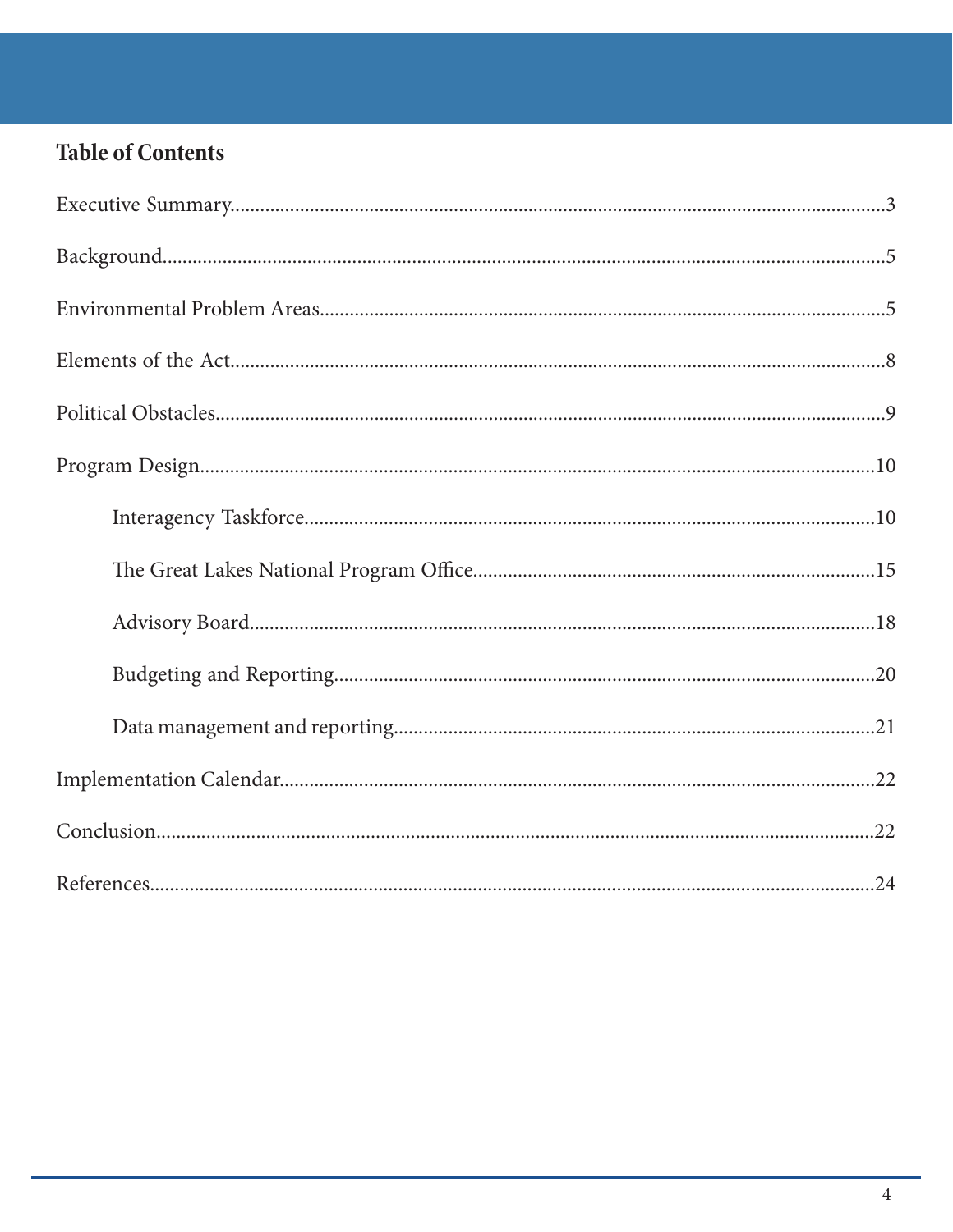### **Background**

The Great Lakes consist of five interconnected lakes comprising the world's largest surface freshwater reservoir. The Great Lakes basin lies between the U.S. and Canada, bordering Minnesota, Wisconsin, Michigan, Ohio, Illinois, Indiana, New York, and Pennsylvania in the U.S., as well as the Province of Ontario in Canada. Located near several large metropolitan areas, nearly 30 million Americans and 13 million Canadians inhabit the Great Lakes Basin, accounting for 10% of the U.S. population and 30% of the Canadian population (EPA, 2012). The Great Lakes provide a variety of goods and services including food, drinking water, recreation and transportation. Over the years, extensive logging, industrialization, urbanization, and agriculture have degraded the Great Lakes' ecosystem (Great Lakes Interagency Task Force, 2010). Due to this intensive use, both historical and contemporary, the Great Lakes have been subject to extensive environmental damage, threatening human and ecological health and the economic prosperity of the region.

The Great Lakes Ecological and Economic Protection Act of 2015 (hereafter, "the Act") seeks to address past and current environmental harm. Phase I of the Restoration Initiative (2010-2014) spent over \$1.6 billion and funded over 2,500 projects to restore and maintain the Great Lakes (Great Lakes Restoration Initiative, 2014a). The Restoration Initiative fosters collaboration between federal, state, and local government agencies, among other stakeholder organizations, to address the most serious threats to environmental health and quality of life in the Great Lakes region.

#### **Environmental Problem Areas:**

To address the environmental issues facing the Great Lakes, the Act would fund restoration work through the continuation of Phase I programs and additional projects aimed at restoring the chemical, physical and biological integrity of the Great Lakes basin ecosystem (Figure 1). The Act would also support research on emerging contaminants and their impacts on fish and wildlife, economic and recreational activities while preventing damages from new invasive species. The following subsections provide overviews of the key issues and solutions for each problem area identified by the Restoration Initiative.



Figure 1. Great Lakes Restoration Initiative projects funded during 2010 - 2013. Source: Great Lakes Restoration Initiative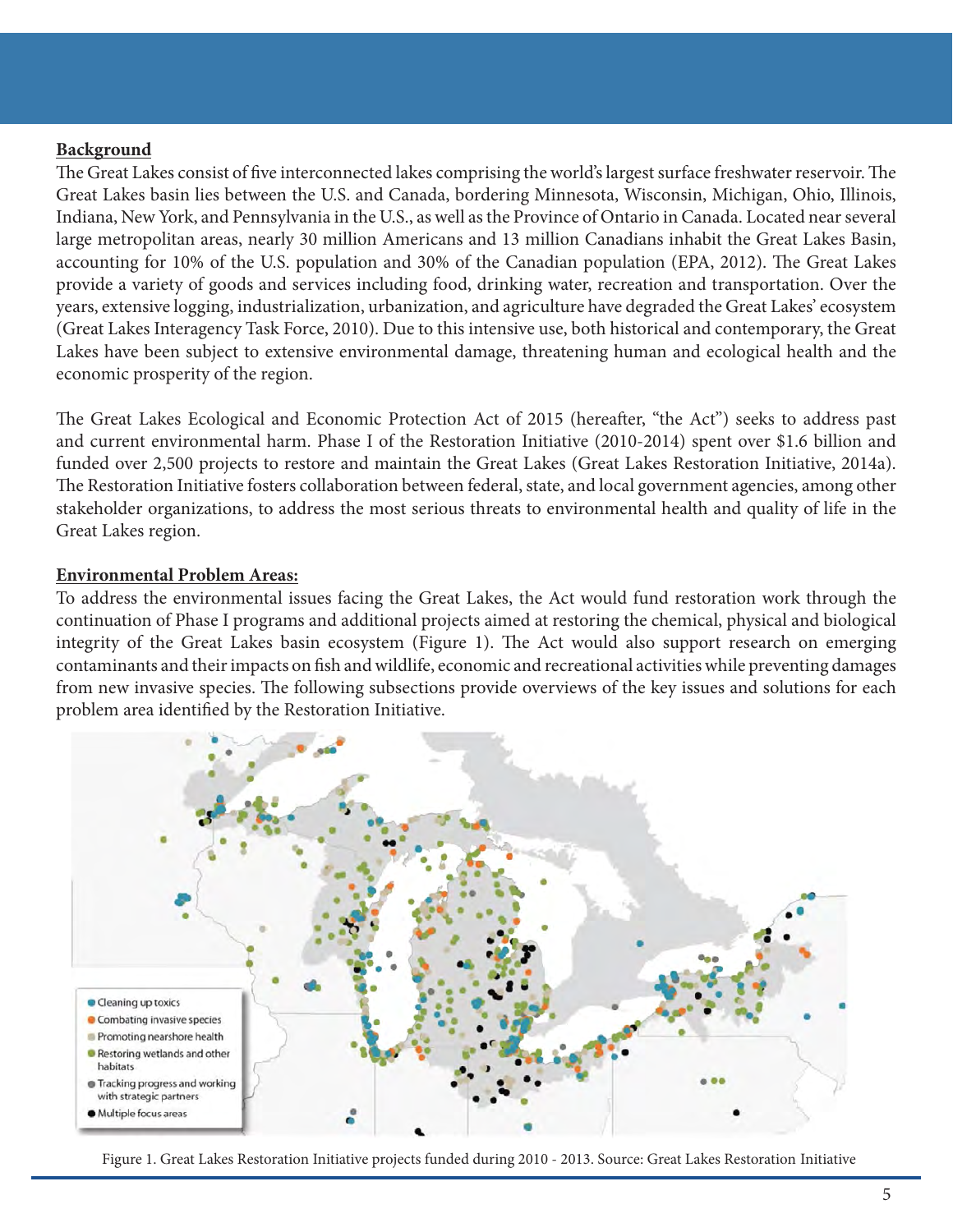#### **Toxic Substances**

The presence of toxic contaminants in the Great Lakes region creates a significant health risk to both humans and ecosystems. Over 2,000 miles of Great Lakes shoreline, 20% of the total, have some kind of restriction on use imposed due to sediment contamination (EPA, 2015b). The most heavily polluted areas are identified as Areas of Concern, which are defined as locations in the Great Lakes region where extensive land and water degradation has occurred that significantly impairs safe use by humans and the ability of native aquatic life to thrive (EPA, 2015d). The presence of heavy metals, pesticides, PCBs (polychlorinated biphenyl), pharmaceuticals, and other chemicals in each of the five lakes are cause for concern. Through biomagnification, toxic substances present in the lowest levels of the food web (e.g., the plankton) increase in concentration through successively higher trophic levels, heightening health risks to top consumers like humans and other types of wildlife (EPA, 2015g). Cleanup techniques vary by site, depending on the nature and extent of pollution and other impairments to human and wildlife wellbeing. Common remediation measures include the removal of contaminated sediment through dredging, or the capping of contaminated sediments using a clean layer of sediment as a barrier to contain toxic substances (Great Lakes Dredging Team, 2013).



Figure 2. Coal-fired power plants are a major contributor to mercury contamination throughout the Great Lakes basin. Source: GreenFaith.

#### **Nutrient Pollution and Algal Blooms**

Nutrient inputs into aquatic systems, often resulting from human activity, create additional health concerns. Elevated nutrient levels feed algae, resulting in algal blooms that can have multiple harmful effects (Koslow, 2013). When algae die, bacteria that decompose them consume dissolved oxygen in the water, thereby reducing oxygen availability for fish and other organisms. These hypoxic conditions create "dead zones," which are uninhabitable for a variety of aquatic species (EPA, 2013). Some of these algal blooms include types of cyanobacteria that produce toxins, which can kill fish, mammals, and birds (WHO, 2015). Public water systems can also be affected. These toxins can cause liver damage in humans, which is a major health concern for the 26 million people depending upon the Great Lakes for drinking water (WHO, 2015). Additionally, algal blooms can deter tourism, discourage aquatic recreation, and lower property values (International Joint Commission, 2014). In 2011 algal blooms in Lake Erie cost the recreational and commercial fishing industries an estimated \$2.4 million (International Joint Commission, 2014).

The largest source of nutrient pollution impacting the Great Lakes is nitrogen and phosphorus-rich runoff generated by the extensive use of fertilizers and production of manure on agricultural land (International Joint Commission, 2014). Treated and untreated wastewater from urban centers also contributes significantly to the pollution of the Great Lakes, with major U.S. cities including Detroit, Cleveland, and Buffalo discharging wastewater, stormwater, and sewage into the Great Lakes (EPA, 2015f). As of 2011, the Great Lakes region received an estimated 47 million pounds of phosphorus runoff annually into watershed outlets from urban and agricultural sources, 22 million of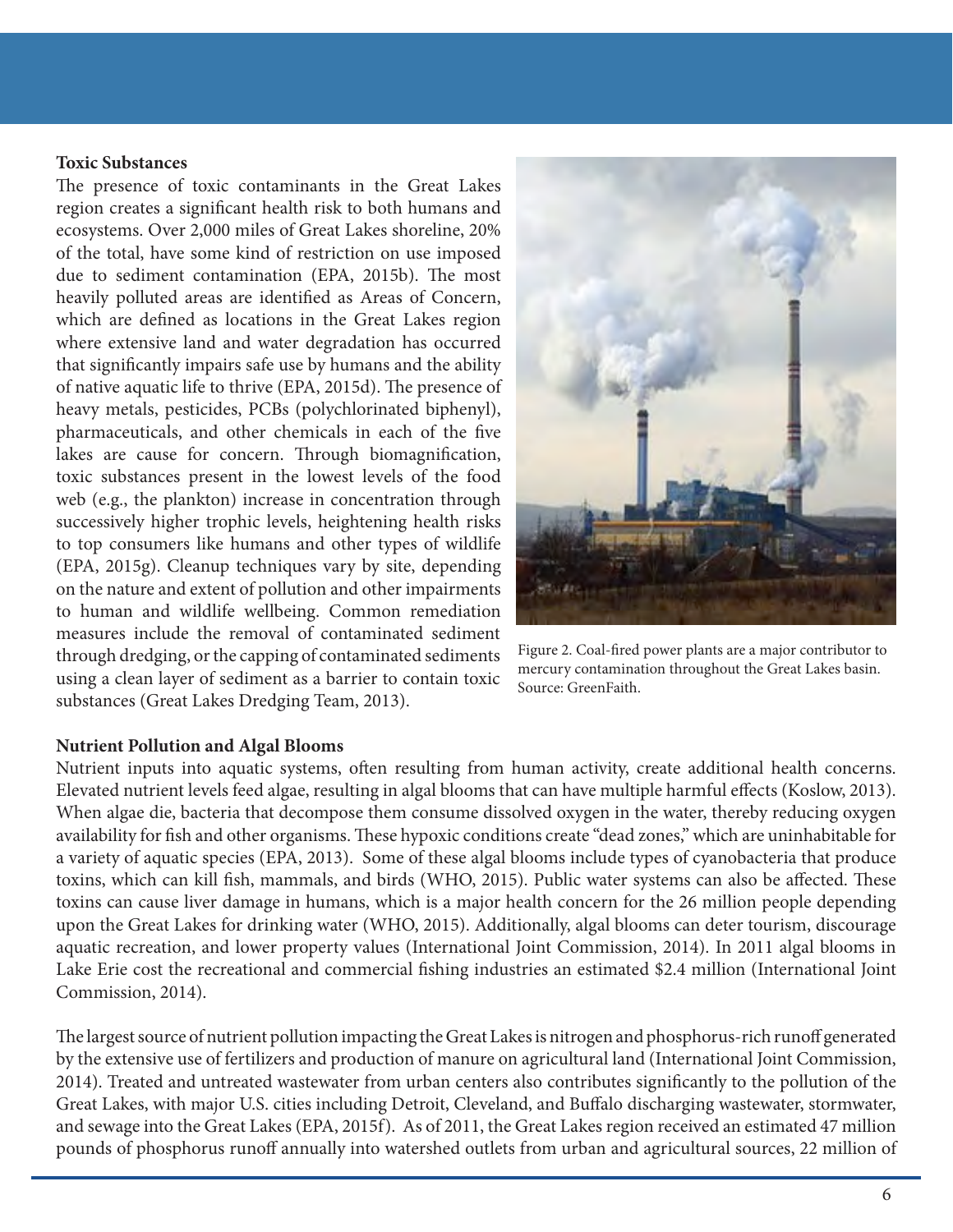which came from cultivated cropland (NRCS, 2011). The Restoration Initiative includes plans to reduce nutrient runoff in urban areas by establishing various kinds of watershed management projects, including natural storm water retention and treatment locations that rely on vegetation to take up and filter excess water and suspended pollutants (Southeast Michigan Council of Governments, 2013). The Restoration Initiative also includes plans to implement nutrient reduction practices in targeted agricultural watersheds. Initiative-funded public outreach and incentive programs that promote conservation agriculture can reduce nutrient runoff and increase agricultural yields, resulting in more profitable productive land in the long-term. Specific conservation strategies include buffer strips, cover crops, no-till planting, and two-stage ditches (Great Lakes Interagency Task Force, 2014b).

#### **Damage to Native Species and Habitats**

The Great Lakes region is home to hundreds of species of plants and animals whose populations have been reduced to the point where they are at significant risk of extinction (Great Lakes Interagency Task Force, 2014a). Many of the 200 globally rare plants and over 40 wildlife species found exclusively in the Great Lakes region are of significant

#### **Wild Rice Restoration**

Northern wild rice (*Zizania palustris*) is a grass native to the Great Lakes region that has been a traditional food source for members of the Chippewa tribe for centuries. In 1900, wild rice yields reached up to 5000 bushels (Jenks, 1900). However, in recent years changing water levels and invasive species have reduced rice harvests to mere fractions of what they once were.

The Fond du Lac Band of the Chippewa tribe is one of several bands that are working to restore native habitats to increase rice harvests. From 2010 to 2015, 18 projects with over \$6 million in funding were undertaken to expand rice harvests so that Chippewa traditions can continue (Great Lakes Restoration Iniative 2015a). Harvesting, drying, cleaning, and eating wild rice are community activities that help teach a new generation

of Chippewa members about their rich history in this land. The Fond du Lac Band consider the rice as sacred because it is the reason the band settled in this region centuries ago (Fond du Lac Band, 2015).

The Resource Management Division of the Fond du Lac Band work with state agencies, such as the Minnesota Pollution Control Agency and the Wisconsin Department of Natural Resources, to remove dams and invasive plants. State agencies then report their progress and challenges to the Great Lakes National Program Office within the EPA (Minnesota Pollution Control Agency, 2015).

The Great Lakes region brings many benefits to the people who live there. Native wild rice is a cultural asset that has been lost over many years of environmental degradation. Restoring its native ecosystem is the first step to regaining this valuable asset.



Figure 3 Chippewa members harvesting rice using traditional methods. The man in front propels the wooden boat forward using a long spruce pole, while the man in back knocks the rice down using a cedar ricing stick. Source: Cheryl Katz.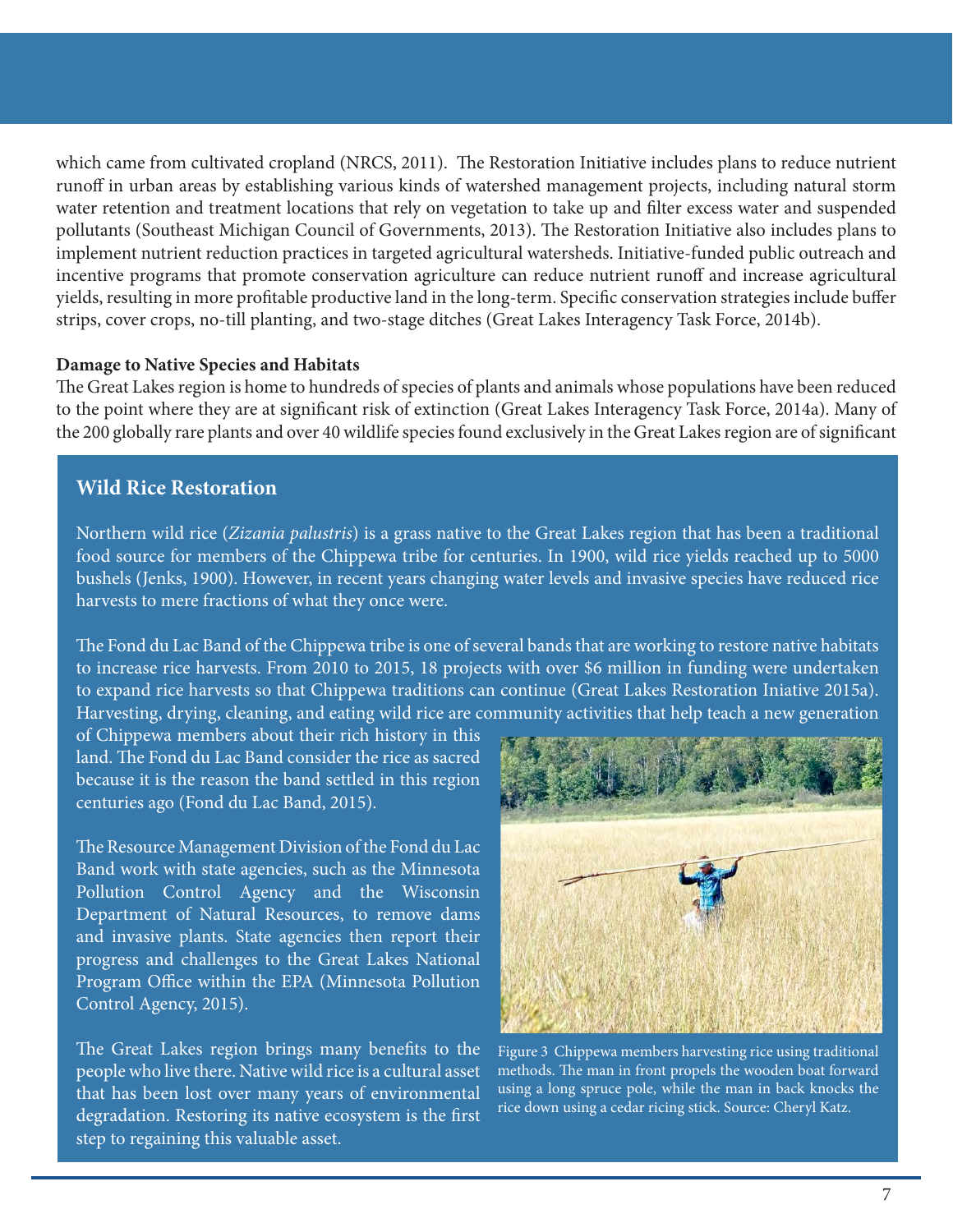ecological, economic, recreational and cultural importance to the area and its people (Great Lakes Interagency Task Force, 2010). Agriculture, urban development, and residential shoreline development all contribute to habitat degradation. Pollutants, overfishing, and harm from invasive species places additional stress on aquatic species (Great Lakes Interagency Task Force, 2010; Great Lakes Interagency Task Force, 2014a).

The Restoration Initiative promotes protection, restoration, and enhancement of habitat to help sustain healthy populations of native species. During Phase I, over 3,400 miles of rivers were reopened to enable fish passage, 500 fish barriers were removed, and 100,000 acres of wetlands and 48,000 acres of other habitat were restored in the Great Lakes Basin (Great Lakes Restoration Initiative, 2015d). Phase II of the Restoration Initiative aims to reopen an additional 14,000 miles of tributaries, restore and enhance 875 miles of shoreline, 164,000 acres of coastal wetland, and 835,000 acres of other habitats by 2019 (Great Lakes Restoration Initiative, 2014a).

# **Threat of Invasive Species**

Over 180 invasive and non-native aquatic species have entered the Great Lakes region through a variety of means, including recreational boating, harmful fishing practices, shipping operations, and illicit wildlife trade (Great Lakes Interagency Task Force, 2014a). Invasive species can prey on native species or adversely affect their survival by competing for space, light and nutrients. Invasive species can also have indirect effects by altering food webs and environmental conditions. The economic impact of invasive species is extensive, affecting commercial and sport fishing, recreational activity, and municipal facilities. The introduction of invasive aquatic species into the Great Lakes are estimated to cause \$106 million losses in sport fishing, \$5.3 million in losses in commercial fishing and \$27 million in operating costs due to invasive mussels clogging critical water infrastructure (Rothlisberger et al., 2012). These costs add up to approximately \$138 million a year in economic damages (Rothlisberger et al., 2012).

The Restoration Initiative has three main objectives regarding invasive species within the Great Lakes region: (1) prevent new introductions of invasive species, (2) control established invasive species, and (3) develop control technologies and improving management techniques. Control and prevention measures include the installation of physical barriers, application of herbicides or pesticides, and biological controls (Great Lakes Interagency Task Force, 2014a). In Phase II, targeted invasive species will continue to be monitored and controlled. Aquatic Nuisance Species Management Plans developed by state agencies and tribal communities will also be supported by federal agencies and Restoration Initiative funds (Great Lakes Interagency Task Force, 2014a).

# **Elements of the Act**

The Act outlines modifications to the Clean Water Act, specifically to the Great Lakes Water Quality Agreement of 1978 and its amendment, the Water Quality Agreement of 1987, whereby the U.S. and Canada formally acknowledge the need to protect the Great Lakes region from further degradation. The Act's specific provisions are to:

- 1. Reauthorize the Great Lakes Restoration Initiative for five years and allocate \$475 million in annual funding;
- 2. Permanently establish the Great Lakes Advisory Board (hereafter, "the Advisory Board") to provide advice and recommendations on matters pertaining to restoration and protection;
- 3. Permanently establish the Great Lakes Interagency Task Force (hereafter, "the Task Force") to increase coordination among federal agencies and non-federal stakeholders; and
- 4. Implement a requirement for annual comprehensive restoration and crosscut budget reports (GovTrack, 2015c).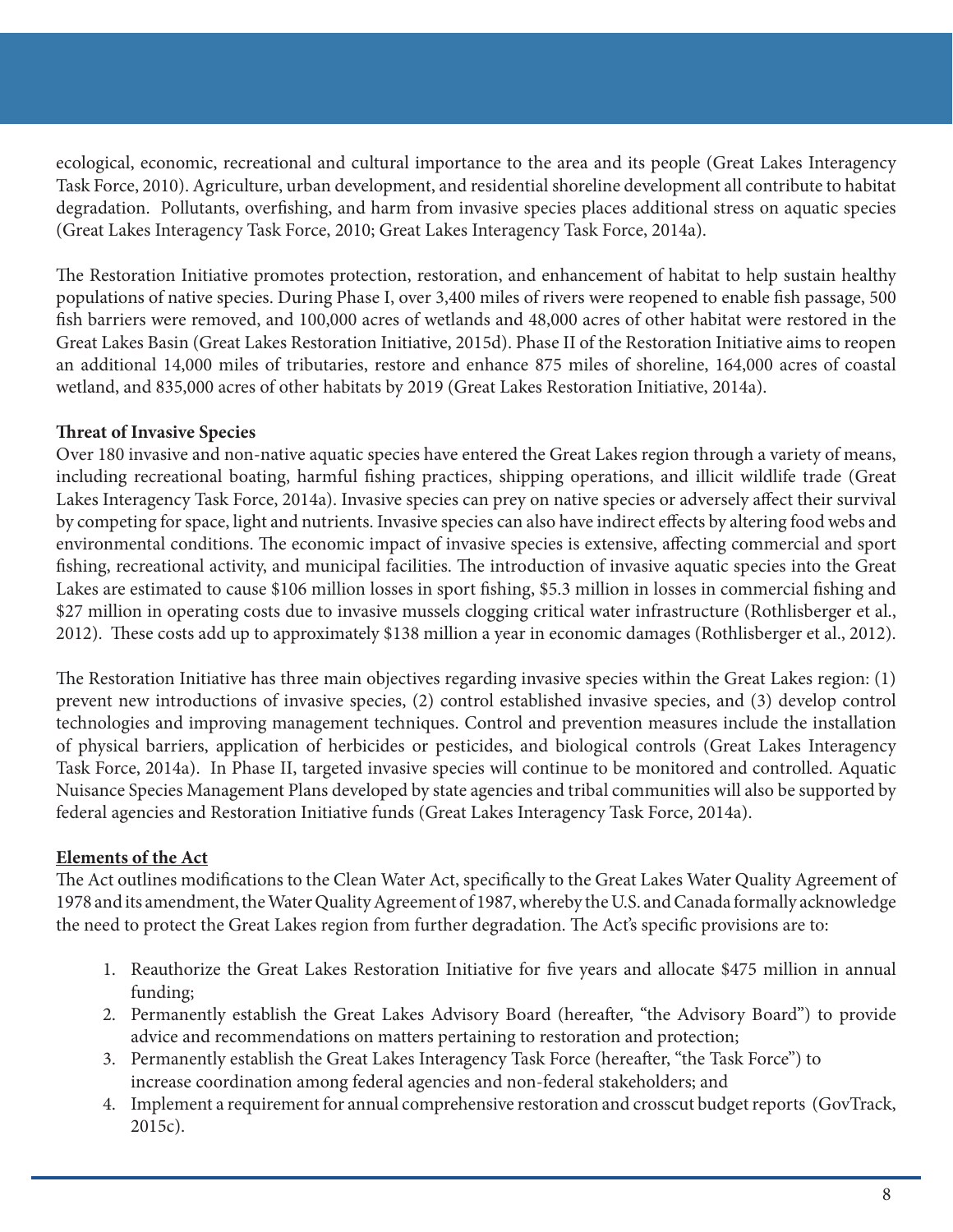#### 1. The Restoration Initiative

The Great Lakes Restoration Initiative was launched by the Obama Administration in 2010 to provide a framework for achieving long-term goals of protecting and restoring the world's largest surface freshwater system (Great Lakes Interagency Task Force, 2014a). The Restoration Initiative's focus areas include (1) cleaning up Areas of Concern; (2) preventing and controlling invasive species; (3) improving nearshore health by reducing nutrient runoff of nonpoint source pollution contributing to harmful algal blooms; (4) restoring habitat to protect native species; (5) and implementing foundations for future restoration actions, including climate resiliency, education, and the use of a science-based adaptive management approach (Great Lakes Interagency Task Force, 2014a). An Action Plan outlines objectives, commitments, and measures of progress for each of these focus areas. The Restoration Initiative was created through executive action, meaning no law passed by Congress has specifically authorized the Restoration Initiative. However, Congress has appropriated funds annually to implement the program (Sheikh, 2013). The Act would permanently establish the Restoration Initiative, led by the Environmental Protection Agency (EPA), to evaluate, identify, implement, and fund project proposals that address key environmental problems facing the Great Lakes through 2020 with a \$475 million annual budget.

# 2. Advisory Board

The Act would permanently establish the Advisory Board to provide advice and recommendations on matters pertaining to Great Lakes restoration and protection. The Advisory Board was originally established in 2012 under a two-year charter in accordance with the provisions of the Federal Advisory Committee Act. The Act would permanently reauthorize the Advisory Board's mandate and allow between 14 and 20 members, who will be appointed by the EPA Administrator. Represented stakeholders include state, local and tribal governments, environmental and conservation organizations, hunting and agricultural interests, academia, the business sector, and others. The Act states that the Advisory Board will convene at least once every six months in an open-to-thepublic setting. However, the Advisory Board has been meeting more frequently than the requirement over the past two years, convening six times in 2013 and seven times in 2014 (Great Lakes Advisory Board, 2015a). While the recommended program design developed within this report alters administrative details of the Advisory Board (see Program Design), the mission remains essentially unchanged.

#### 3. Interagency Task Force

An Executive Order by the Bush administration created the Interagency Task Force in 2004 in an effort to provide unified direction to federal Great Lakes policy (U.S. Government Publishing Office, 2004). The Act of 2015 would permanently establish this Task Force under law. The Task Force is a cross-governmental body comprised of representatives from 11 federal departments and agencies as well as five sub-agencies. Chaired by the EPA, the Task Force is a regional collaboration of Great Lakes restoration stakeholders (Sheikh, 2013). The Task Force's mission is to promote collaboration and coordination within the Restoration Initiative. More specifically, it is assigned to: (1) collaborate with Canada; (2) coordinate the development of federal policy strategies and projects; (3) set priorities for addressing Great Lakes restoration and protection; (4) assist with Great Lakes system management; (5) develop outcome-based goals for the Great Lakes system while relying on science-based indicators; and (6) review, update, and revise the Restoration Initiative Action Plan every five years (GovTrack, 2015c).

# 4. Accountability

The Act also proposes new mechanisms for reporting to Congress - an annual comprehensive restoration report from the EPA, and a crosscut budget report of all federal funds allocated to the restoration efforts by every agency. The Act sets requirements that enhance the accountability of entities involved in the Restoration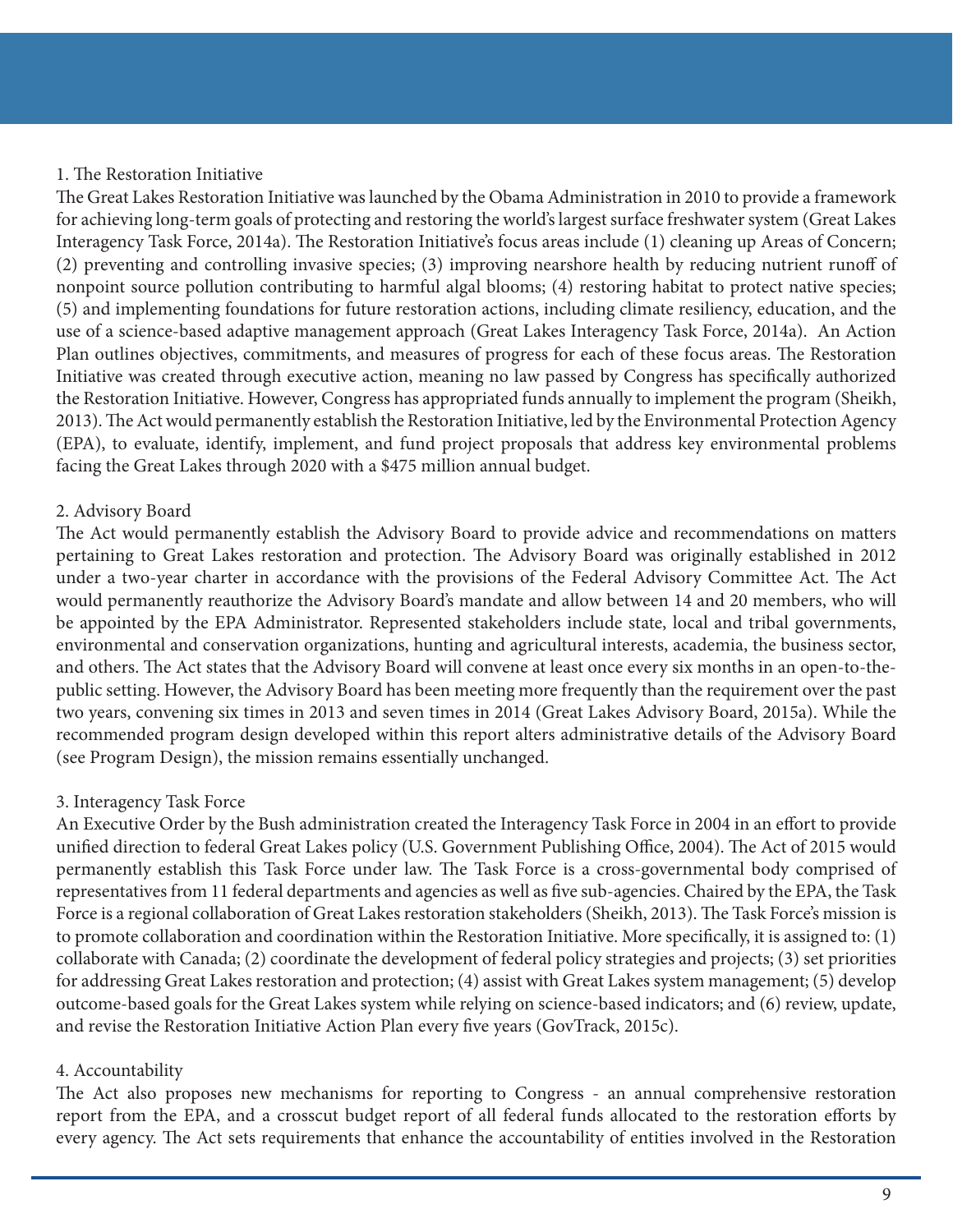Initiative. Under the Act, the EPA is required to submit a comprehensive annual restoration report on the overall health of the Great Lakes to Congress, highlighting the achievements of the past fiscal year, the amounts spent on water quality initiatives, description of monitoring systems, and anticipated successes and costs for the upcoming fiscal year. Additionally, the governors of bordering states and the Task Force are required to submit a publicly available financial report describing budget proposals, identifying adjustments, and listing projects to be undertaken in the next year (S. 504, 2015).

#### **Political Obstacles**

While no party has voiced direct opposition to the Act, there are members of Congress who may obstruct the passage of the bill. Senator Mitch McConnell is the Majority leader and holds much political power in what bills get passed in the Senate. Representative Paul Ryan is the newly elected Speaker of the House of Representatives, and will be heavily involved in the process of passing bills in the House. The Act would need to be supported by both Senator McConnell and Speaker Ryan in order to pass both houses of Congress. However, the congressmen may oppose the bill because of ideological positions against government spending and government authority.

A more immediate challenge to the passage of this bill is its status in the Senate Committee on Environment and Public Works. The bill has been dormant in this committee since it was introduced in February 2015. The chairman of the committee, Senator James Inhofe, decides which bills pass through this committee for voting in the Senate. Considered a tough opponent of environmental policy, Senator Inhofe made headlines by bringing a snowball to the Senate floor in February 2015 in an attempt to discredit climate change (Bump, 2015). According to the staff of Senator Baldwin, the author of the bill, the most probable reasons for the Act's slow progress is the Committee's

### **Political Issues Affecting the Passage of the Act**

Republican John Boehner served as Speaker of the U.S. House of Representatives from January 2011 to October 2015 (Steinhauer, 2015). During his tenure as Speaker, it was his responsibility to guide bills through passage in the House. Part of the Act's slow progress in 2015 can be attributed to Speaker Boehner's lack of support for this or any spending bill, despite representing Ohio, a Great Lakes state. Because he led the Republican Party during a time when it was infused with Tea Party anti-government sentiment, Speaker Boehner was known for criticizing the amount of spending by the federal government and called for more fiscal responsibility (Press Office Speaker Ryan, 2009). Speaker Boehner announced his resignation on September 25, 2015 (Steinhauer, 2015).

Republican Paul Ryan, of Wisconsin, became Speaker on October 29 2015. The fate of the Act, should it be introduced to the House, would now fall to him. Interestingly, this shift in Congressional leadership may spell new hope for the Restoration Initiative. Before he was Speaker, Paul Ryan had shown support for the Restoration Initiative. On his website, Speaker Ryan states that "It is absolutely essential that we make every effort to protect this treasured resource" (Ryan, 2015). The Speaker says he supported the approval of \$300 million to the Restoration Initiative in the Consolidated and Further Appropriations Act of 2015 (Ryan, 2015). This suggests that, while the Speaker clearly supports the efforts of the Restoration Initiative, he is more likely to support Representative David Joyce's (R-OH) alternate bill called the Great Lakes Restoration Initiative Act. Almost identical to the Great Lakes Ecological and Economic Protection Act, the alternate bill allocates \$300 million in funding, the same amount Speaker Ryan supported for 2015, as opposed to the \$475 million funded by this Act (GovTrack H.R. 223; GovTrack S. 504). The alternative bill was introduced to the House in January of 2015. The new leadership of Speaker Paul Ryan will influence the progress of both bills when the House reconvenes in 2016.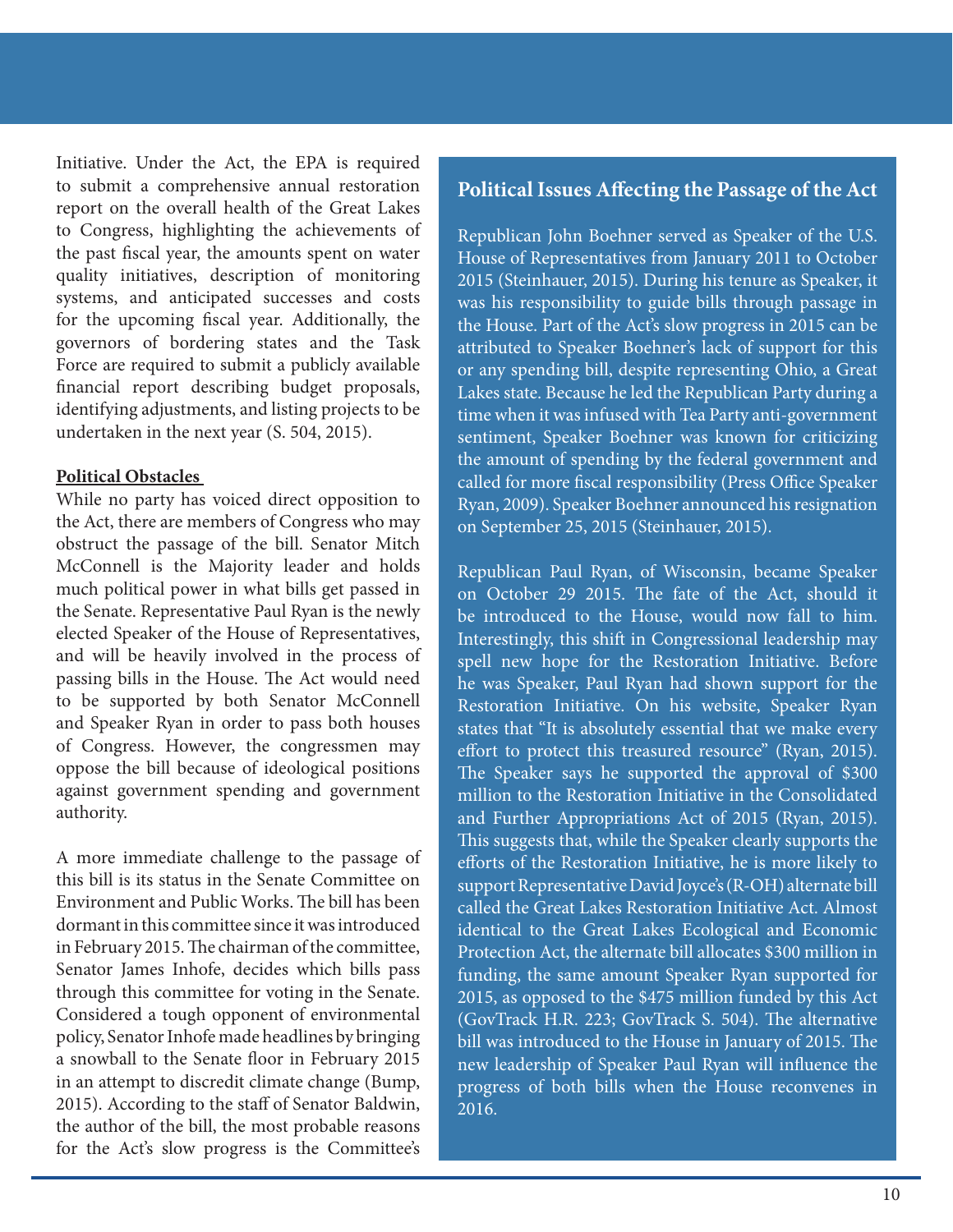opposition to both federal spending and EPA authority. Senator Inhofe criticized the Restoration Initiative while it was still being planned in 2006, opposing the proposed amount of funding for Great Lakes restoration, and describing it as wasteful spending (James Inhofe U.S. Senator for Oklahoma, 2006). Although his office has not made an official statement on the current bill, Senator Inhofe also voted against a similar bill providing federal funding for Great Lakes protection and conservation (OnTheIssues, 2015a).

Senator Inhofe is also a harsh critic of the EPA, stating that "many current environmental regulations are not grounded in science" (James Inhofe U.S. Senator for Oklahoma, 2015). In June 2015, his committee passed legislation to scale back EPA programs under the belief that the agency should have less authority. According to Senator Baldwin's staff, a change in Congressional leadership may be necessary for the passage of this bill.

Particularly in a fiscally conservative political environment, government programs must demonstrate tangible benefits resulting from the government funding they receive. However, these data cannot be effectively compiled at the grassroots level – where much of the improvement of Great Lakes ecosystems is done. To ensure ecological restoration projects are carried out, receive the necessary funding, and are reported, the Act establishes an overarching administrative framework. This framework provides the foundation of a program design outlined below.

# **Program Design**

# **Interagency Task Force**

The primary responsibilities of the Task Force are to set Restoration Initiative priorities and facilitate the implementation of restoration work in the Great Lakes region. The Act itself does not define clear criteria on how to distribute Restoration Initiative funds. Thus the Task force has considerable autonomy in the allocation of funding. This is the most direct method by which the Task Force sets Initiative priorities and guides implementation of the Initiative. This also means that the practical outcome of how funds are allocated year to year can vary considerably based on the Task Force's decisions.

During Phase I of the Restoration Initiative, the EPA selected and funded projects based on recommendations from the Task Force and the Advisory Board, as well as on principles and criteria set in guidance documents such as the Great Lakes Regional Collaboration Strategy of 2005 and Action Plans I and II of the Restoration Initiative. The scope of the problem, the expense, and the likelihood of rapid progress are some of the factors used to guide project selection. The recommended program design established here advocates project allocation based upon three criteria: focus area, geographic location, and sponsoring agency.

# **Focus Area Allocation**

Although the legislation sets no criteria for distributing funds among the range of environmental problem areas, Phase I of the Restoration Initiative allocated the greatest funding to the cleanup of toxic substances in Areas of Concern (around \$100 to \$150 million per year), followed by habitat restoration with around \$60 million. The administrative focus area, which addresses accountability, monitoring, reporting, education, and outreach, received significantly fewer resources during all periods (Great Lakes Restoration Initiative, 2015d).

In 2012, the Task Force created subgroups to develop guidelines for the distribution of funds within and amongst each focus area (GAO, 2015). Through this process, the Task Force mandated that an annual minimum of 180 million dollars, or almost 55% of the average annual budget of Phase I, be spent on three focus areas – the cleanup of toxics, control of invasive species, and reduction of nutrient runoff. Though the Task Force established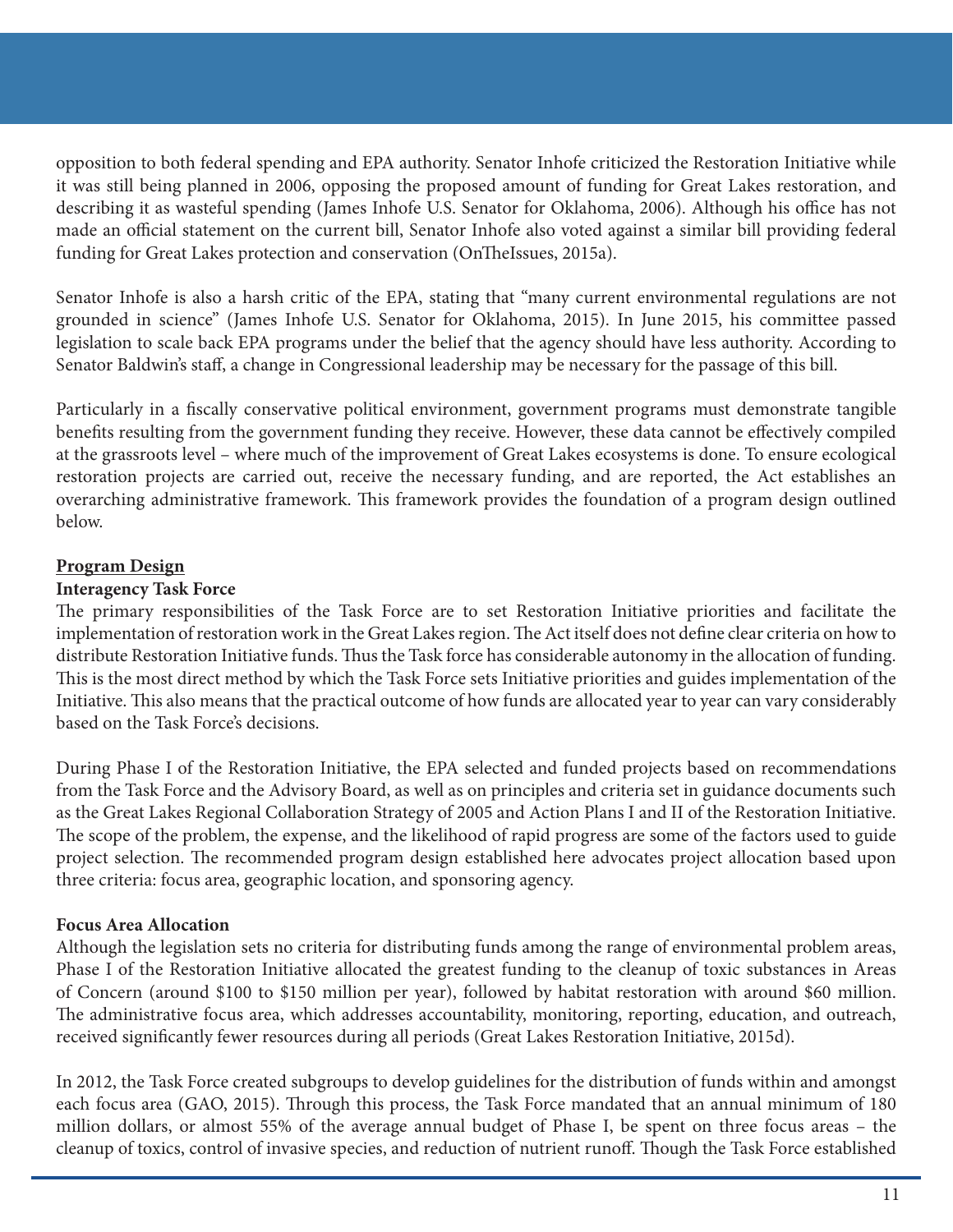minimum funding for these three focus areas, the final distribution of funds from FY2012 to FY2014 shows that toxic cleanup received the substantial majority of this funding (Great Lakes Restoration Initiative 2015d). Such trends are illustrated in Figure 4.



Great Lakes Restoration Initiative Fiscal Years 2010-2014 Focus Area Allocations

Figure 4. Focus Area allocations from 2010 - 2014. Source: Great Lakes Restoration Initiative, 2015d.

We propose a three-tiered funding allocation system with the highest priority granted to Tier 1 and the lowest to Tier 3 in order to ensure the most effective use of funds.

In Tier 1 the total budget is divided amongst the five environmental focus areas. All five must receive at least 10% of the annual budget, and no area can receive more than 40%. This new percentage-based standard ensures that all focus areas are substantively addressed, yet provides flexibility for adaptive management.

Tier 2 specifies that all five Great Lakes and all eight bordering States must receive at least some funding, with annual flexibility in the determination of exact amounts. Some lakes and watersheds face greater challenges than others, which will no doubt affect geographic distribution of funding. Targeted efforts during Phase I in the Saginaw Bay, Western Lake Erie/Lake St. Clair and Green Bay watersheds focused on nutrient runoff reduction in response to the impact of agricultural and urban concentration in those areas. Concentrated efforts like these should be continued, but should not outweigh the need to contribute to the entire region's restoration efforts.

Tier 3 prioritizes funding based upon the magnitude of impact either in terms of timely completion or remediation of multiple ecological stressors across Focus Areas. Projects which are closest to the desired reduction of the ecological problem(s) will be given preference for funding. Also, projects which address multiple ecological damages or that develop data and other resources that can be used for other projects will be prioritized.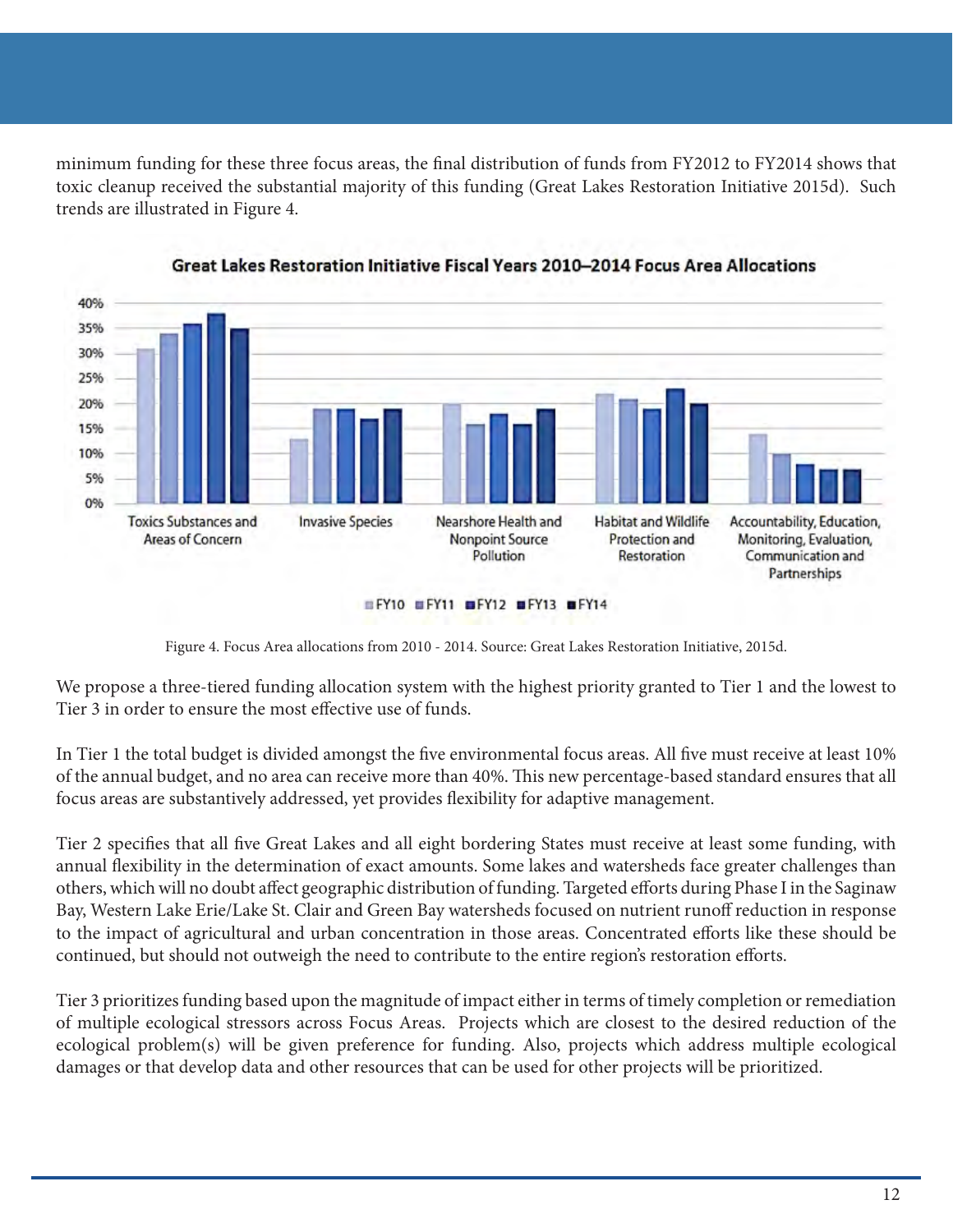

Figure 5: Distribution of Phase I restoration funding among federal agencies.

While not included as parameters for funding allocation, agency-specific funding should be noted as a significant factor in the distribution of Initiative funding. During Phase I, five Task Force Agencies received about 86% of total funding to oversee over 1,600 projects. The EPA received by far the largest amount of funds, followed by the Fish and Wildlife Services, U.S. Army Corps of Engineers, Natural Resources Conservation Services and NOAA (GAO, 2015; Figure 5). These top funded agencies also carried out nearly 80% of the restoration projects in that period (Great Lakes Interagency Task Force, 2014a). These agencies received most of the funding due to expertise in ecological restoration, and familiarity with similar or existing projects.

Guidelines for funding allocation are ineffective without a means of measuring whether program implementation adheres to the guidelines established by the program design. A performance management system has been established to ensure that funding is allocated according to the parameters established above. While the Phase II Action Plan establishes scientific performance metrics based upon the Restoration Initiative's restoration goals, under the Government Performance and Results Act of 1993, the Task Force is also obligated by law to develop a performance management system to measure the overall function of the top level federal administration working to implement the Restoration Initiative. The chart below details the performance management system established to ensure accountability and transparency in project selection by the Task Force.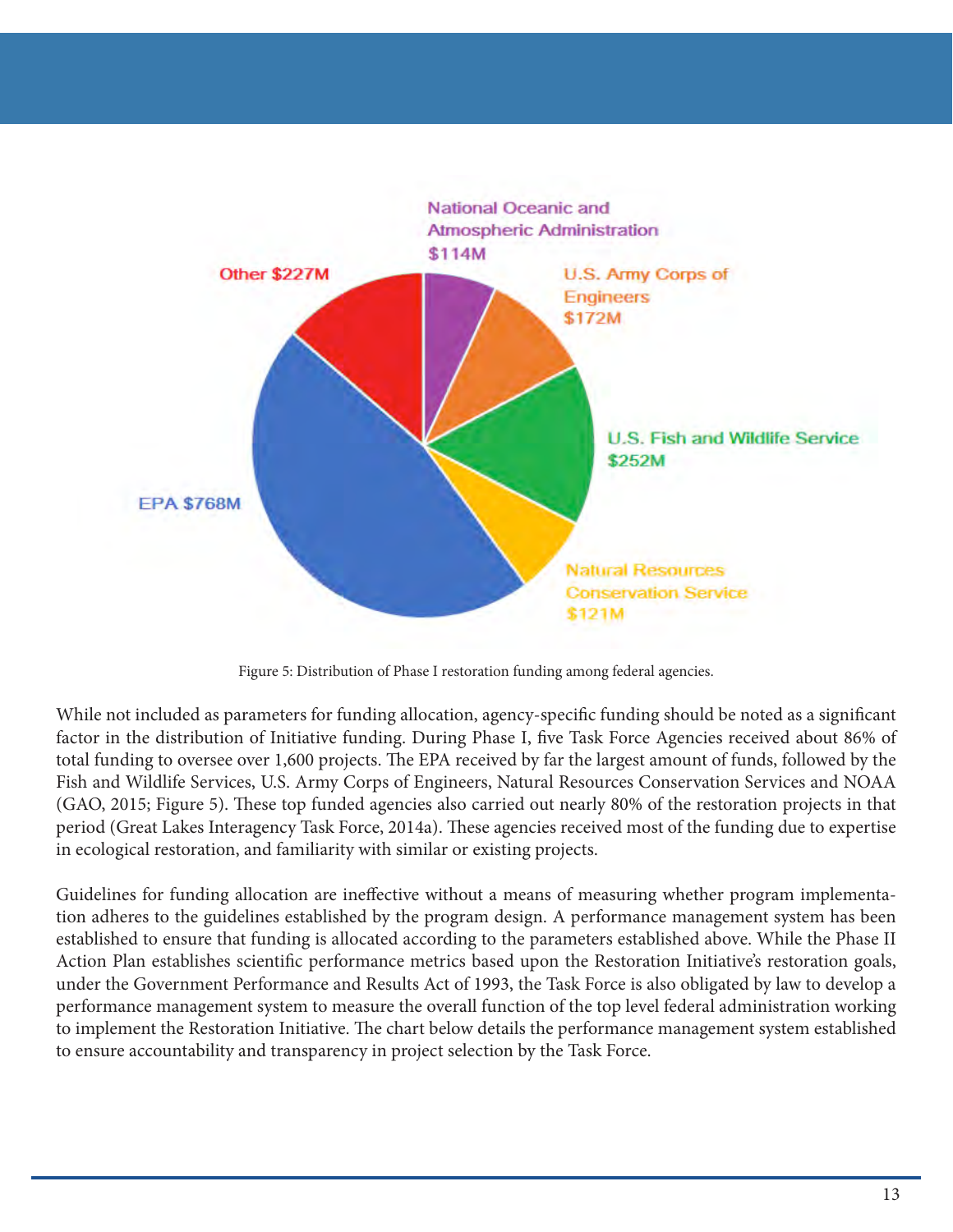| Project<br><b>Selection</b> | <b>Number of</b><br>applications                                                                               | The number of applications received indicates the<br>effectiveness of agency promotion and outreach efforts.                                                                                                                                                                                                                    |
|-----------------------------|----------------------------------------------------------------------------------------------------------------|---------------------------------------------------------------------------------------------------------------------------------------------------------------------------------------------------------------------------------------------------------------------------------------------------------------------------------|
|                             | <b>Number of projects</b><br>approved                                                                          | Number of projects approved, and in a timely<br>manner indicates whether the GLNPO is effectively<br>processing applications.                                                                                                                                                                                                   |
|                             | <b>Geographic spread</b><br>by state                                                                           | Geographic spread indicates whether the GLNPO is<br>complying with criteria for project selection established by<br>the program design                                                                                                                                                                                          |
|                             | <b>Scale of severity</b>                                                                                       | Projects are prioritized according to severity under the<br>Initiative program design                                                                                                                                                                                                                                           |
|                             | <b>Five focus areas</b><br>ranges from 10%-<br>40% funding of total<br>budget                                  | Ensures compliance with funding criteria established in<br>program design                                                                                                                                                                                                                                                       |
|                             | <b>Number of</b><br>successfully<br>completed projects                                                         | A high ratio of completed projects over total pursued<br>indicates support from the National Office resulting in the<br>successful completion of projects according to the scientific<br>metrics outlined in the Action Plan.                                                                                                   |
|                             | <b>Number of delayed</b><br>projects, length of<br>delay, and reason<br>for delay                              | Low delay rates indicate strong support from the National<br>Office.                                                                                                                                                                                                                                                            |
|                             | Complete phase-in<br>of EAGL and<br>quarterly updates,<br>including guidance<br>on entries and data<br>control | GAO reports cited a lack of guidance on data entry and the<br>low quality of the data entered which negatively affected<br>the EPA's ability to assess and report progress as required<br>in the Action Plan. An accurate, robust reporting system is<br>necessary for measuring results and progress towards<br>program goals. |

Figure 6: Funding allocation criteria and performance indicators are used to measure the effective operation of the Task Force in project selection.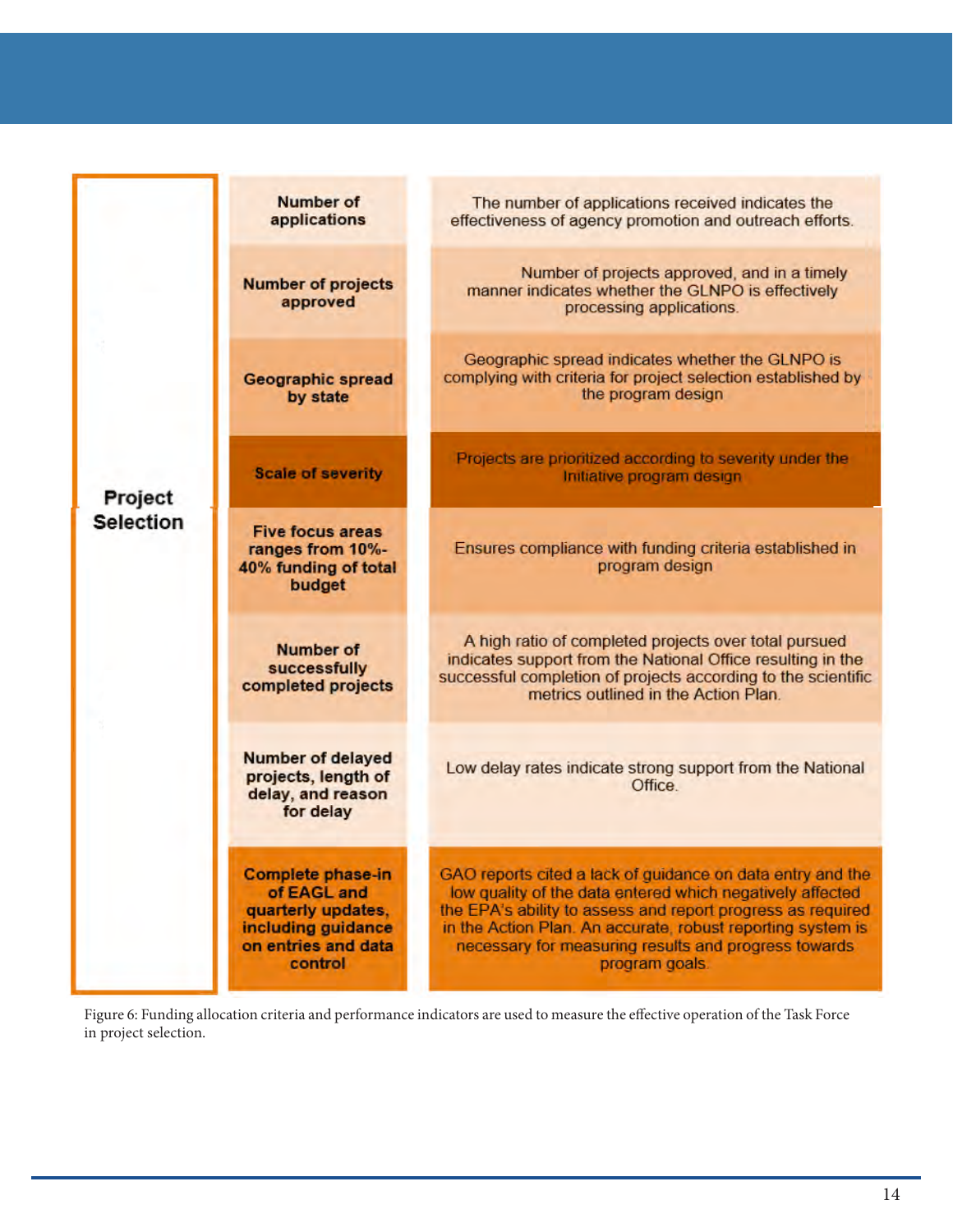#### **The Great Lakes National Program Office**

As outlined above, the EPA-led Task Force provides strategic direction for policies on restoration, develops goals, and sets priorities while taking into consideration stakeholder input received through the Advisory Board. The Great Lakes National Program Office (hereafter, "the National Program Office") is a unit within the EPA that serves as the central administrative body that collaborates with the Task Force and oversees the implementation of the Restoration Initiative. The National Program Office operates out of the EPA's Region 5 Office, which serves six of the Great Lakes states and 35 Indian tribes (EPA, 2015c). It was permanently established in 1978 with the passage of the Great Lakes Water Quality Agreement to coordinate efforts by the U.S. and Canada to restore the ecological health of the Great Lakes Basin through grants, agreements, and contracts (EPA, 2015a). Working under the strategic framework of the Restoration Initiative, the office also coordinates a wide variety of partners to achieve environmental progress.

During the past five fiscal years, the National Program Office has incurred costs ranging between \$12 and \$14 million to implement the Restoration Initiative (Great Lakes Restoration Initiative, 2015d). These funds have been spent to pay employee salaries and benefits, reimburse travel and general expenses, and provide working capital (Great Lakes Restoration Initiative, 2015d). The National Program Office's costs comprise a small portion of each year's appropriations – around 5% of total Restoration Initiative funding -- and the vast majority of allocations go to fund projects on the ground, such as dredging or preventing invasive species (Great Lakes Restoration Initiative, 2015d; Figure 7).



Figure 7: Total allocation of funds to the Restoration Initiative during the first five years of implementation. A portion of this funding, shown in red, pays for the operations of the National Program Office.

The National Program Office has a staff of between 60 and 70 employees who worked to implement Phase I of the Restoration Initiative by coordinating the many agencies and stakeholders carrying out restoration work on the ground, collecting and reporting on project and funding data, and assisting communities with environmental remediation plans (EPA, 2015a). Because this structure has functioned well in support of the Restoration Initiative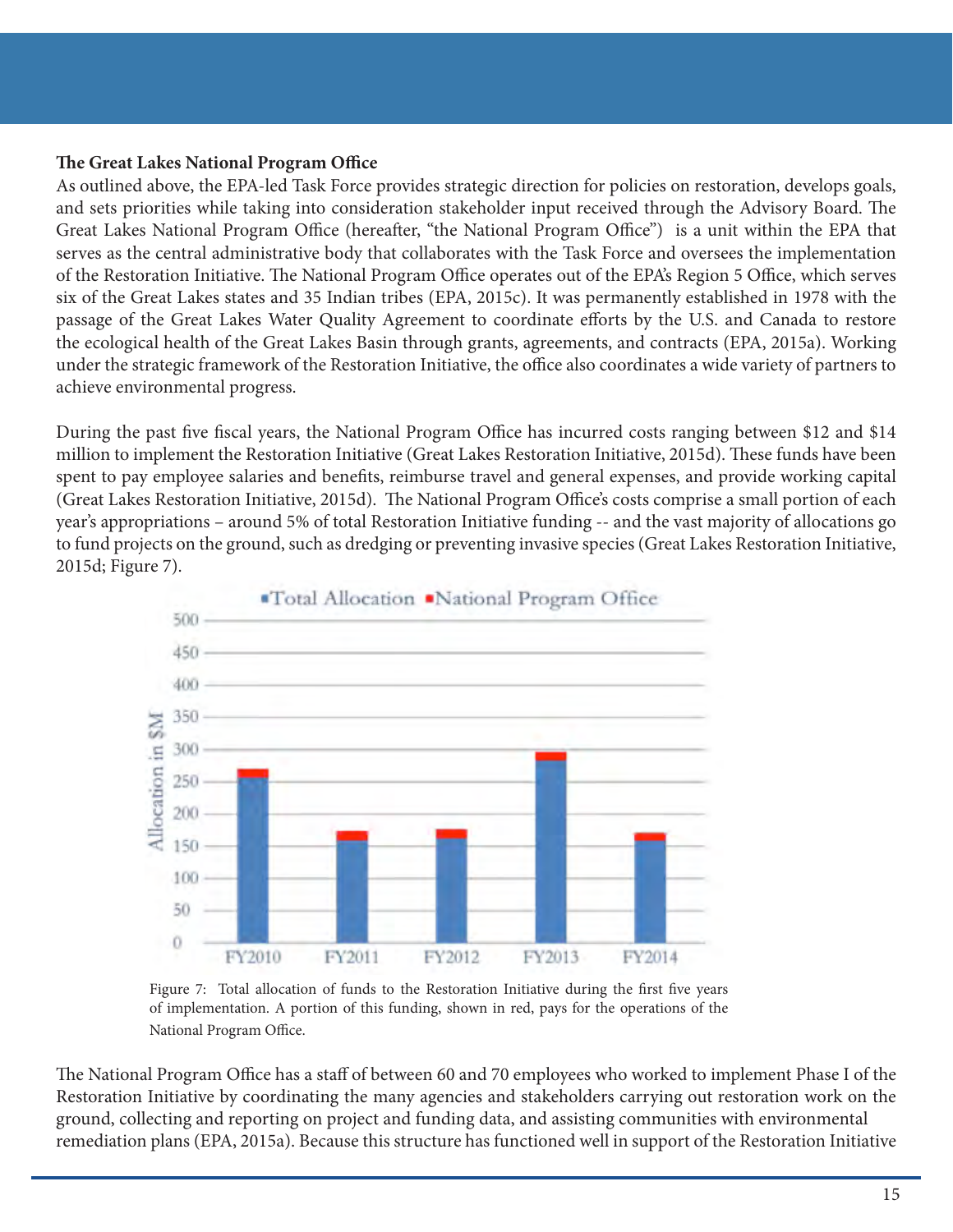through Phase I, the basic structure of the Office will remain unchanged in the program design presented here. However, to effectively oversee the increased workload presented in Phase II, the proposed program design expands the existing staff within the National Program Office through the addition of the following twelve positions:

- *Officer of Application Review: An officer that oversees the project application review in all priority areas;*
- *• Officer of Budget Allocation*: An officer that oversees expenditures, reporting and budget allocation in all priority areas;
- *• Financial Management Team*: Two accountants and two auditors that report to the Officer of Budget Allocation to support the budget process, review expenditures, and assist in the production of annual budget reports and the crosscut budget;
- *• Officer of Cross-cut Budget Reporting:* A one-year renewable term position with the OMB, to conduct a retroactive analysis of past federal spending on environmental efforts in the Great Lakes region; and
- *• Administrative Support*: A team of five administrative assistants, two with IT expertise, to support the activities of the Task Force, Advisory Board, and National Program Office.

These positions will be integrated into the already established organizational structure of the Restoration Initiative, and are specifically designed to address shortfalls in administrative operations during Phase I. Figure 8 shows these additional positions within the organizational structure of the National Program Office positions for Phase II of the Restoration Initiative.



Figure 8: This staffing plan includes all additional positions created by the revised program design within the organizational structure of the National Program Office (in blue).

The schedule of salaries for this additional National Program Office staff was determined using the Federal government General Schedule. The General Schedule is region-specific and provides a pay scale with 15 grades (USOPM, 2015). Grades for different jobs are assigned based on difficulty of the job, responsibilities included,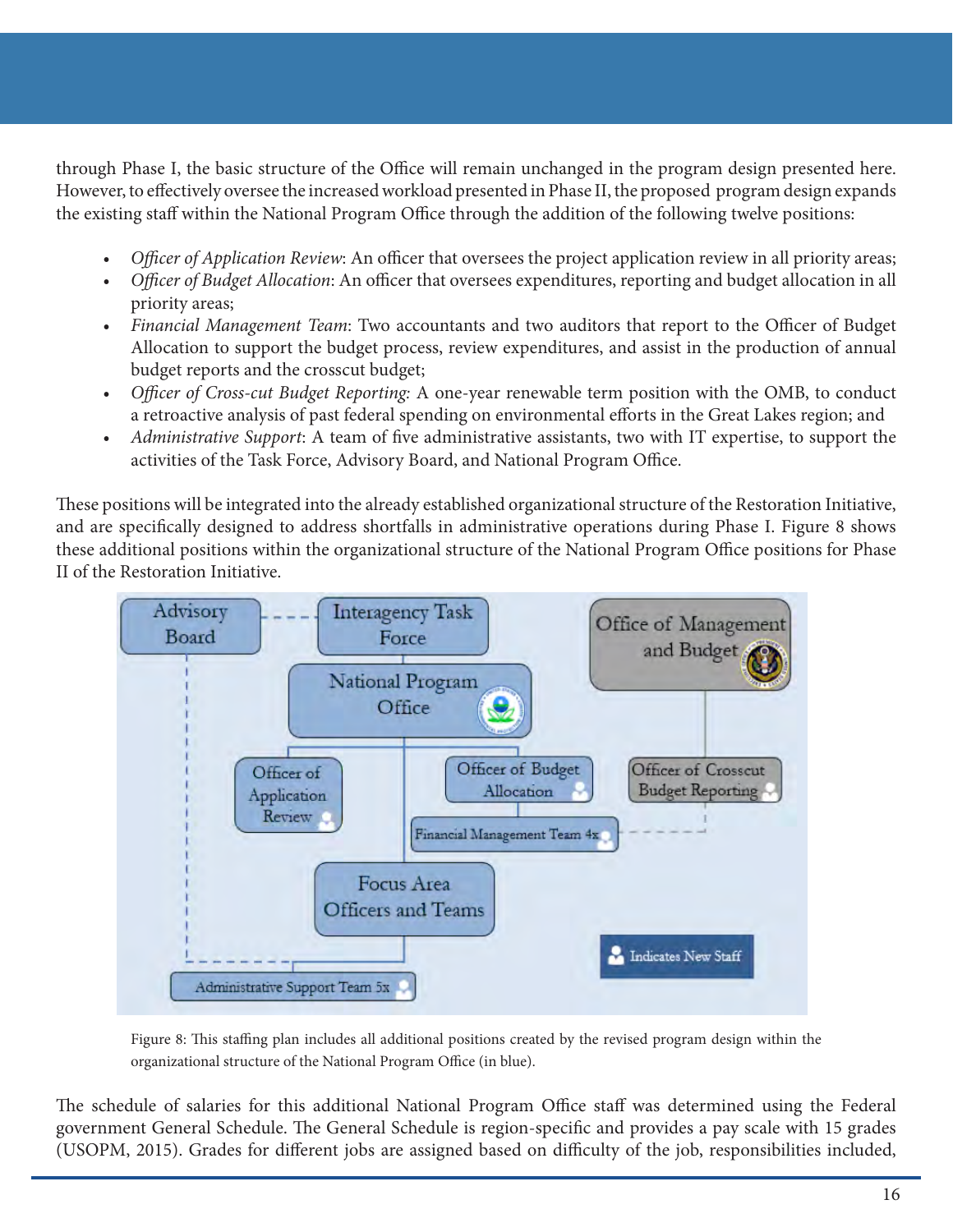and educational qualifications (USOPM, 2015). National Program Office positions should be staffed at GS-5 and above, requiring a Bachelor's degree or higher for all candidates. Table 1 shows the grade required for each position and its corresponding salary, assuming new hires with limited federal experience with a work location based in Chicago.

| <b>Position</b>                               | <b>GS Level</b> | <b>Salary</b> |
|-----------------------------------------------|-----------------|---------------|
| Officer of Application Review                 | <b>GS 13</b>    | \$91,467      |
| Officer of Budget Allocation                  | <b>GS 13</b>    | \$91,467      |
| Auditors (x2)                                 | GS <sub>8</sub> | S48,022       |
| Accountants (x2)                              | GS <sub>8</sub> | \$48,022      |
| Officer of Cross-cut Budget (OMB 1-year term) | GS <sub>9</sub> | \$53,041      |
| Administrative Assistants (IT x2)             | GS <sub>7</sub> | \$43,362      |
| Administrative Assistants (General, x3)       | GS <sub>5</sub> | \$35,005      |

Table 1. General Schedule salary levels for additional National Program Office employees.

The cost for fulltime federal employee benefits is, on average, 39% of the employee's salary (CBO, 2012). Since the term position at the Office of Management and Budget is not eligible for all the benefits under the National Program Office, this budget estimates that the individual's benefits will cost roughly 30% of the employee's salary. These estimates have been added to the 2016 budget additions under this program design. Thus the budget for additional National Program Office employees, inclusive of salaries and benefits, totals \$856,751 for Fiscal Year 2016 (Table 2).

Table 2. Estimated total budget for new National Program Office employees for FY2016.

| <b>Full-time Employee Salaries</b>           | \$619,802 |
|----------------------------------------------|-----------|
| 2 positions, GS-13                           | \$182,934 |
| 1 term position, GS-9                        | \$53,041  |
| 4 positions, GS-8                            | \$192,088 |
| 2 positions, GS-7                            | \$ 86,724 |
| 3 positions, GS-5                            | \$105,015 |
| <b>Full-time Permanent Employee Benefits</b> | \$221,037 |
| <b>Full-time Term Employee Benefits</b>      | \$15,912  |
| TOTAL:                                       | \$856,751 |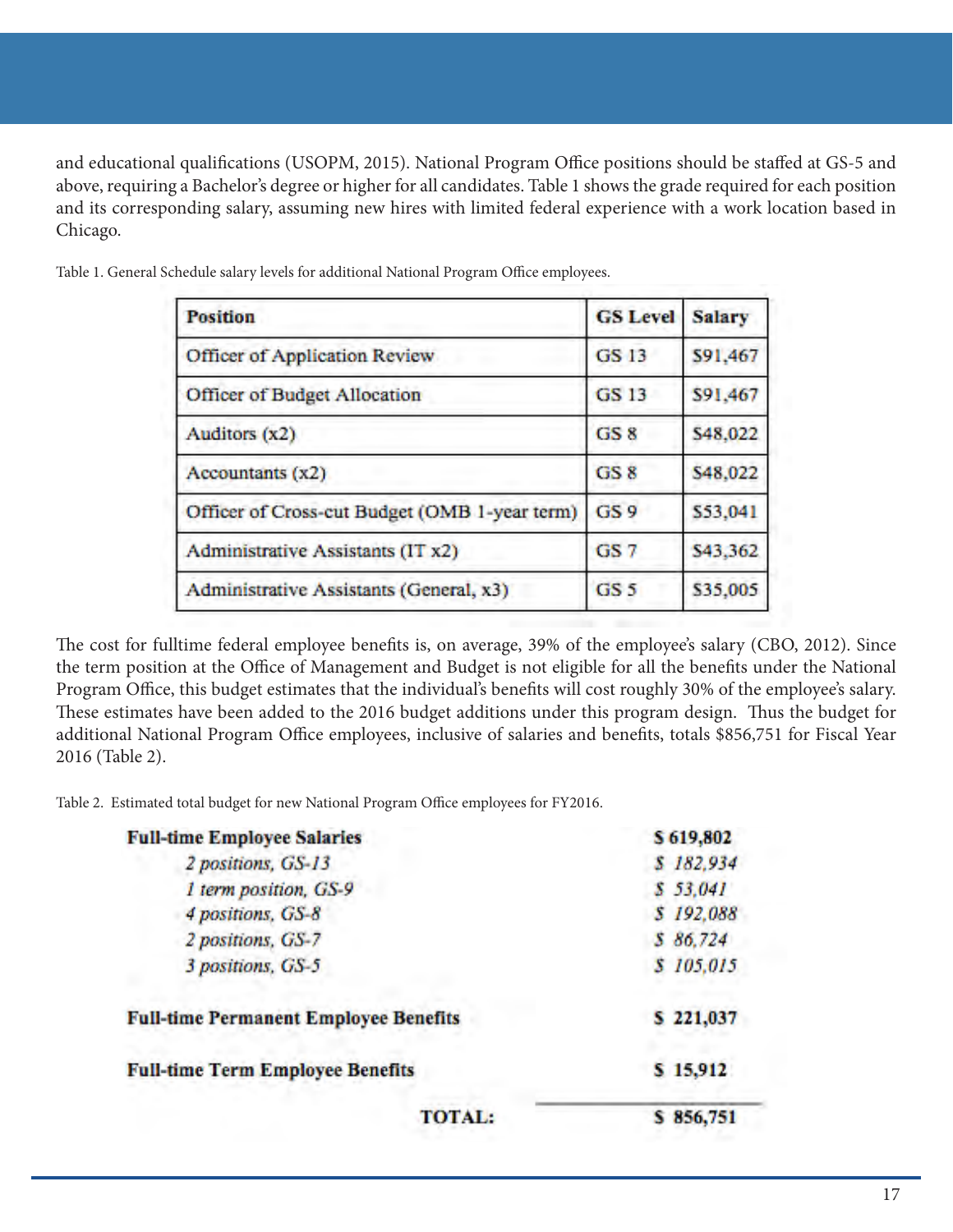#### **Advisory Board**

 As discussed previously, the Advisory Board is a federal advisory committee comprised of stakeholders that include state, local, and tribal governments, environmental and conservation organizations, hunting and agricultural parties, academia, and the business sector (Great Lakes Interagency Task Force, 2014a). Currently the Advisory Board has 16 members. The objective is that this board represent all of the diverse stakeholders in the Great Lakes region that are affected by the conditions of the region's ecosystem.

To increase representation of urban minority and tribal communities, we recommend that membership be increased to the maximum legal number of 20 members. Two additional representatives should be appointed by the Great Lakes governors and two more by Great Lakes mayors. Due to the extensive impact the degradation of Great Lakes ecosystems has on First Nation communities, we recommend that the minimum membership requirement of tribal governments on the board increase to two members rather than one. At minimum, one board member should represent urban minorities.

To increase the diversity of stakeholder opinions and to prevent stagnation and path dependency within the Advisory Board's organizational culture, we recommend that the board establish a rotational membership system. Appointees would serve three-year terms with staggered start dates so that one-third of the membership is replaced every year.

#### **Belle Isle South Fishing Pier Restoration**

Belle Isle State Park lies in the Detroit River near the border between the United States and Canada. It is an urban park boasting a range of attractions including an aquarium. Well over two million Detroit residents and tourists visit the park annually to take in the city skyline, fountains, bike paths and other recreational and educational opportunities (Michigan DNR, 2015). The park supports a veterans work program as well as a variety of youth engagement and training programs that promote nature-based learning (Michigan DNR, 2015).

Once prevalent among this suite of recreational activities was fishing. However, decades of pollution from the nearby city of Detroit have resulted in loss of fish and wildlife populations and habitat (Healing Our Waters Coalition, 2015a). Over \$500,000 of Restoration Initiative funding, with matching grants from other organizations, has been used to implement restoration projects to rebuild the Isle's South Fishing Pier and attract fish to this once plentiful fishing location (Healing Our Waters Coalition, 2015a).

The projects have focused on rebuilding the pier and its surroundings to slow the flow of water and protect nearby wetlands that serve as fish nursery habitat. Several species of native fish that were once rare,



Figure 9. Through the Stepping Stones Program, local youth have the opportunity to learn outdoor skills. Source: Michigan DNR, 2015

including walleye, smallmouth bass, channel catfish, and white bass, have now been caught off the pier (Healing Our Waters Coalition, 2015a). Improved habitat and public awareness of the recreational benefits of healthy aquatic ecosystems will help fish populations thrive along the Detroit River and other waterways.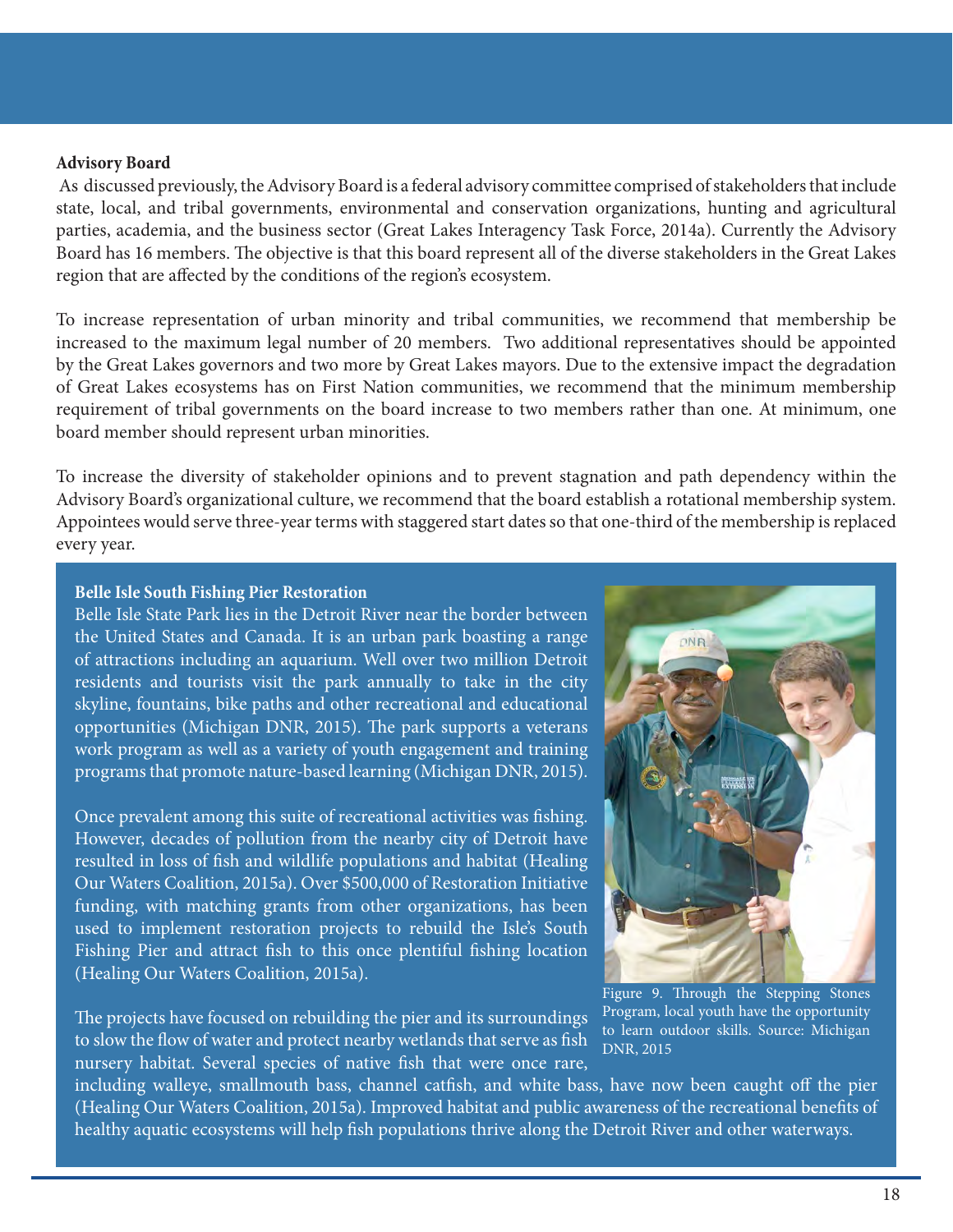The Advisory Board provides the Task Force and the EPA with independent, non-binding advice on restoration and protection policy, long-term objectives, and annual priorities. During Phase I, the Task Force generally implemented Advisory Board recommendations. However to ensure transparency, the program design here requires public disclosure of formal written reports of Advisory Board recommendations. Task Force responses to Advisory Board recommendations must also be made public. Comment periods are in place for Advisory Board recommendations and Task Force decisions to promote accountability and public participation in the formation of Restoration Initiative priorities from Advisory Board recommendations.

Given the importance of Advisory Board input, and the Board's already active role in formation of restoration policy, we recommend that the Board increase the mandated number of meetings from two per year to four. This includes two in-person meetings and two virtual meetings. Location of in-person meetings will rotate among the eight Great Lake states. All Advisory Board meetings will be open to the public and broadcast online.

 Members of the Board are currently self-funding travel to Advisory Board meetings (Great Lakes Advisory Board, 2015b). In order to ensure that financial considerations do not prevent any stakeholder from participating in the Advisory Board, particularly those representing low-income and minority communities, members will be reimbursed for travel for two in-person meetings per year in Phase II. A provision for travel reimbursement is included in the Act, highlighting the importance of inclusion in the Advisory Board's mandate.

Advisory Board performance can be evaluated by their level of participation in defining Restoration Initiative priorities and policy as well as the degree of public access to Advisory Board deliberations. The proposed program design operationalizes Advisory Board participation by recording meeting activity and timely publication of recommendations. Similarly, public involvement is measured by community member participation in Advisory Board meetings (which are all open to the public) in person and online. These measures of success are outlined in Figure 10 below.

| <b>Advisory</b><br>Board | <b>Number of meetings</b><br>and attendance                                                     | Indicates level of activity and participation of members of<br>the Board.                                                                                 |
|--------------------------|-------------------------------------------------------------------------------------------------|-----------------------------------------------------------------------------------------------------------------------------------------------------------|
|                          | <b>Recommendations</b><br>published and dates<br>of publication                                 | Recommendations should be published within 30 days of<br>quarterly meetings. Success or failure to do so indicates<br>the level of activity of the Board. |
|                          | Number of non-<br>member attendees<br>to meetings, web-<br>cast viewers, and<br>public comments | Indicates public access to and participation in Great Lakes<br>restoration policy.                                                                        |
|                          | <b>Number of</b><br>responses to public<br>comments                                             | Indicates responsiveness of Advisory Board and staff to<br>public concern.                                                                                |

Figure 10: Performance management indicators for the Advisory Board.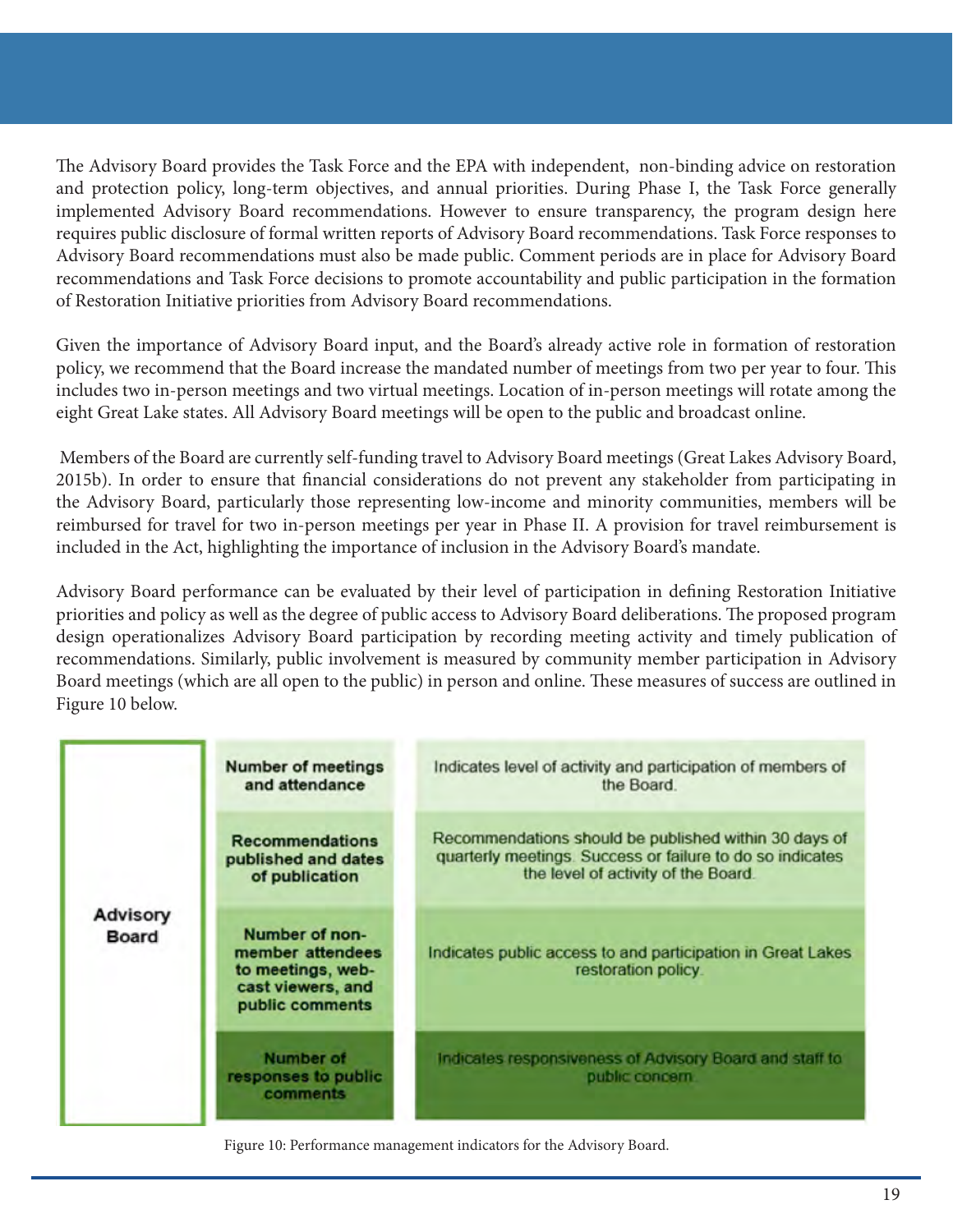#### **Budgeting and Reporting**

The Act seeks to improve transparency and fiscal stewardship. The effort to enhance accountability through reporting and crosscut budgets stems mainly from the conclusion of the Government Accountability Office (GAO) in a 2015 report that, after several years of efforts, progress in restoring the Great Lakes was slow and restoration initiatives too loosely organized (USGAO, 2015).

The Act specifies that Congress should receive an annual comprehensive report from the EPA on restoration efforts and all funds allocated to every agency. The goal is to have a clear picture of all projects in the Great Lakes region that received funding, including under other initiatives such as Superfund (USGAO, 2015). The information provided in the report also enables tracking of accomplishments. To compile the crosscut budget the EPA would work together with the U.S. Office of Management Budget (OMB): the EPA is responsible for providing information on the Restoration Initiative, and the OMB for providing information on funding from other programs operating in the Great Lakes region.

The Government Accountability Office reported in early 2015 that the OMB has not been presenting all information needed to complete the crosscut budget report (USGAO, 2015). This involves a backlog of federal budget data of all funds spent in the Great Lakes region beginning in 2004 – including Restoration Initiative and non-Initiative funding. The OMB, however, claims that it does not have the financial or staff resources to carry out the retrospective reporting required by the Act (USGAO, 2015).

Comprehensive budget reporting is costly. It

#### **Benefits to Regional Economies**

Restoration of the Great Lakes region produces an array of benefits, including substantial economic growth and increased financial stability. The Great Lakes region annually supports \$62 billion in worker wages and over 1.5 million jobs (EPA, 2011). Researchers have estimated that for every \$1 invested in Great Lakes restoration, there is an expected return on investment of \$2 to \$3 (Austin et al, 2007). Restoration efforts are expected to yield a minimum of \$50 billion in direct economic benefits over the long run, including up to an \$11.8 billion increase in benefits from heightened fishing, recreation and tourism; up to \$19 billion in higher property values by remediation of contaminated coastal sites; and up to \$125 million in reduced costs for local municipalities (Austin et al, 2007). When these billions of dollars in anticipated economic benefits are compared with the \$475 million proposed budget for the continuation of the Restoration Initiative, it is clear that short-term restoration investments could provide substantial positive returns for both people and wildlife living in the Great Lakes (EPA, 2011).

These benefits are already being realized in local communities. For example, a \$22 million investment in the decontamination of Milwaukee's Kinnickinnic River immediately created over 100 new local jobs that in total provide over \$1 million in pay. In the long term, this investment has increased revenue produced along the river by over 30%, and has added substantial new boating infrastructure to attract more tourism revenue (EPA, 2011). Additionally, current habitat restoration efforts on the eastern shoreline of Lake Michigan are expected to yield a 6-to-1 return on investment over 10 years, with \$10 million in federal cleanup funding expected to result in over \$65 million in economic benefits through tax revenues, and increased tourism and recreational spending (NOAA, 2011).

requires substantial human and material resources to prepare an accurate crosscut report of funds spent across programs and between agencies. The program design recommended here allocates Phase II funding to hire a financial officer on a renewable term contract. With additional staff, necessary historical data for future reports can be secured. The Officer of Crosscut Budget Reporting is one of the 12 new staff positions proposed to augment the current staffing plan detailed above. This Officer will be supported by the additional four staff in the Financial Management Team hired within the National Program Office.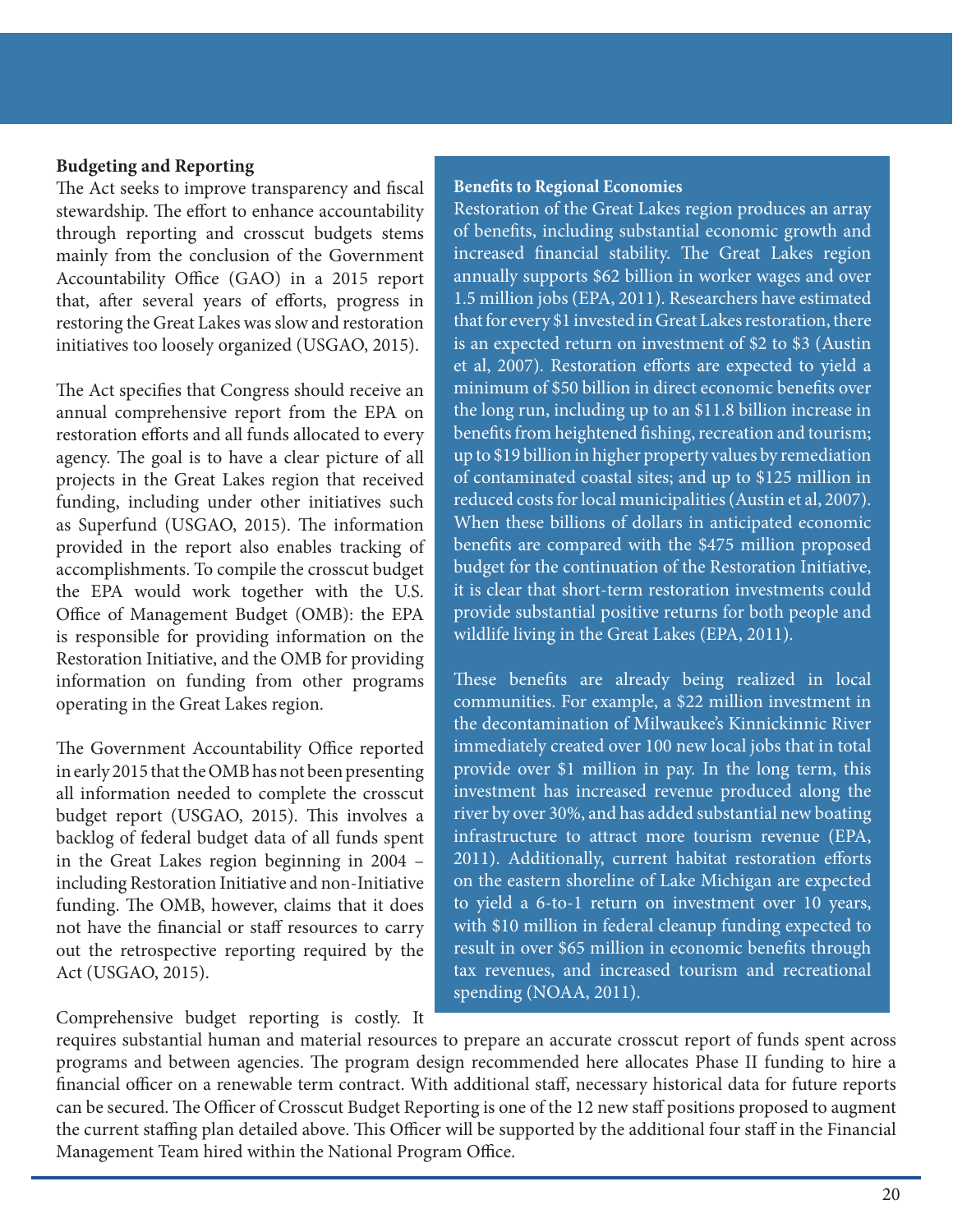The program design budget, with 12 additional staff for the National Program Office and the inclusion of Advisory Board travel expenses, increases annual administrative expenditure by \$879,141. When combined with the National Program Office expenses, costs for administration of the Restoration Initiative represents only 2.8% of proposed fiscal year 2016 Initiative allocations (Great Lakes Restoration Initiative, 2015d). Because annual funding for FY2016 will be increased to \$475 million under the Act, the proportion of the budget spent on administration will actually decrease compared to FY2014 during which 5.4% of the allocated budget was spent on administration (Great Lakes Restoration Initiative 2015d). Thus, the proportion of the total Restoration Initiative funding that will be spent on overarching administrative costs will remain quite small, but represents an important step towards promoting effective and comprehensive implementation of the growing reach and impact of the Restoration Initiative.

# **Data Management and Reporting**

Before 2015, the information needed to prepare the annual comprehensive restoration report to Congress was collected through the Great Lakes Accountability System (GLAS), a decentralized reporting network in which project grantees were responsible for entering project data directly into the system. However, the data produced in this manner were frequently incomplete or unreliable and the system was prone to reporting errors (USGAO, 2015). Beginning in 2015, a centralized system called the Environmental Accomplishments in the Great Lakes (EAGL) was implemented. The new system requires that the only member agencies in the Task Force compile and enter data into the system, improving quality and reliability (USGAO, 2015). EAGL is expected to enhance the availability of detailed information on annual program accomplishments and enable comparisons of funding levels allocated for participating Federal agencies. The end result should be more precise data allowing more targeted restoration efforts and planning.

Economic as well as ecological measures of impact will be recorded through the EAGL system. To address criticisms that funds spent on the Initiative do not produce sufficient economic results, program wide indicators on job growth and creation as a result of Initiative funding will be included in the program's reporting framework. Results of all of these activities will be evaluated on the below criteria.

| OMB/EPA | <b>Submission of</b><br>crosscut budget<br>report dated back to<br>2004                  | The deadline for submission is one year from start date of<br>the newly hired Officer of Crosscut Budget Reporting.<br>however extensions can be granted for up to four years if<br>progress towards completion can be proved. |
|---------|------------------------------------------------------------------------------------------|--------------------------------------------------------------------------------------------------------------------------------------------------------------------------------------------------------------------------------|
|         | <b>Timely submission</b><br>of annual crosscut<br>budget report                          | To comply with mandates set out in the Act, the EPA and<br>OMB must submit an annual crosscut budget report no<br>later than 45 days after submission of the federal budget of<br>the President to Congress.                   |
|         | <b>Timely submission</b><br>of comprehensive<br>restoration report to<br><b>Congress</b> | To comply with mandates established in the Act, the EPA<br>must submit an annual comprehensive restoration report to<br>Congress no later than 90 days from the end of the fiscal<br>year.                                     |

Figure 11: Performance management indicators for budgeting and reporting processes.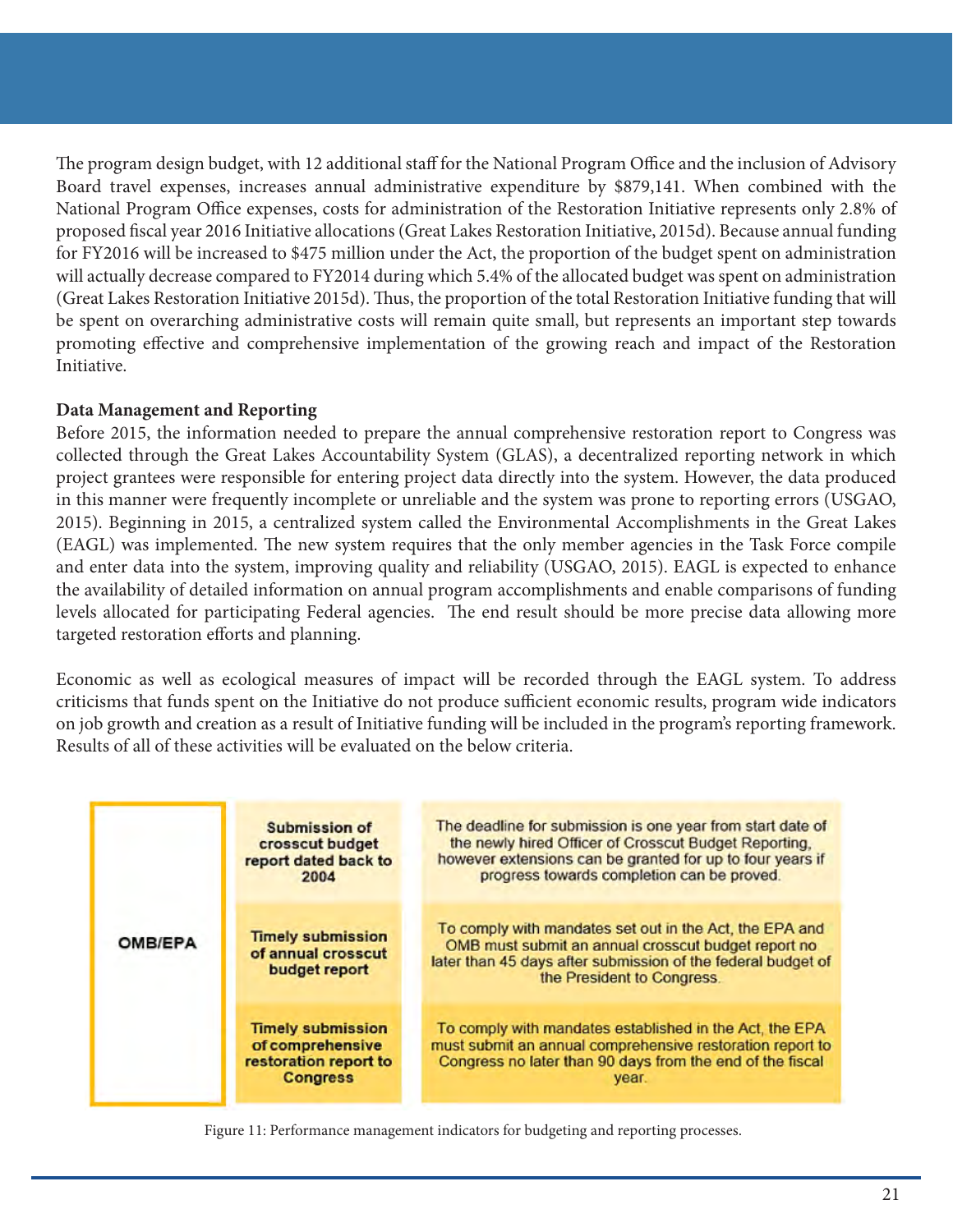## **Implementation Calendar**

The recommended alterations to the program design of the Restoration Initiative should be implemented within the first year of Phase II, to foster continuity between Phase I and Phase II. In order to achieve this goal, aspects of the revised program design must be implemented in a particular order (Figure 12). For example, the officer of Budget Allocation must be hired within the first three months so that he or she can hire the financial management team within the first half of 2016. New Advisory Board member appointments, which are administratively simpler than hiring staff, will occur in the first two months of 2016.

As established by this program design, the Advisory Board will meet quarterly, and meeting details will be advertised to the public one month in advance. The Advisory Board will then have 30 days to submit their written recommendations to the Task Force.

The EAGL reporting system will be phased in over the first nine months of 2016. The Act mandates that the comprehensive restoration report on the overall health of the Great Lakes be submitted to Congress no later than 90 days after the end of the fiscal year (S.504, 2015). The Act also states that the Office of Management and Budget, in coordination with the governor of each Great Lake state must submit the annual crosscut budget report to Congress for the previous fiscal year no later than 45 days after the president proposes his budget to Congress, which normally occurs on October 1st (S.504, 2015).



Figure 12. FY2016 master calendar for program implementation of the Restoration Initiative in the first year of Phase II. The timeline for hiring of National Program Office employees is shaded in purple. The Advisory Board and Interagency Task Force timeline are shaded in red and blue respectively, with the darkly shaded boxes representing hard deadlines.

#### **Conclusion**

The Great Lakes region is faced with a myriad of connected economic and ecological challenges. These require the best science and managerial practices in order to improve local ecosystems and develop the regional economy. From 2010 to 2014, the Great Lakes Restoration Initiative provided the administrative framework to do this work. Under the Great Lakes Ecological and Economic Protection Act of 2015, the Restoration Initiative would be authorized for another five years. The Act would permanently establish the program framework established during Phase I while leaving latitude for the modifications detailed in this report. The primary components of the program design outlined above are the Interagency Task Force, the Great Lakes National Program Office, the Advisory Board, and a mandate for more accountability and transparency through annual reports to Congress.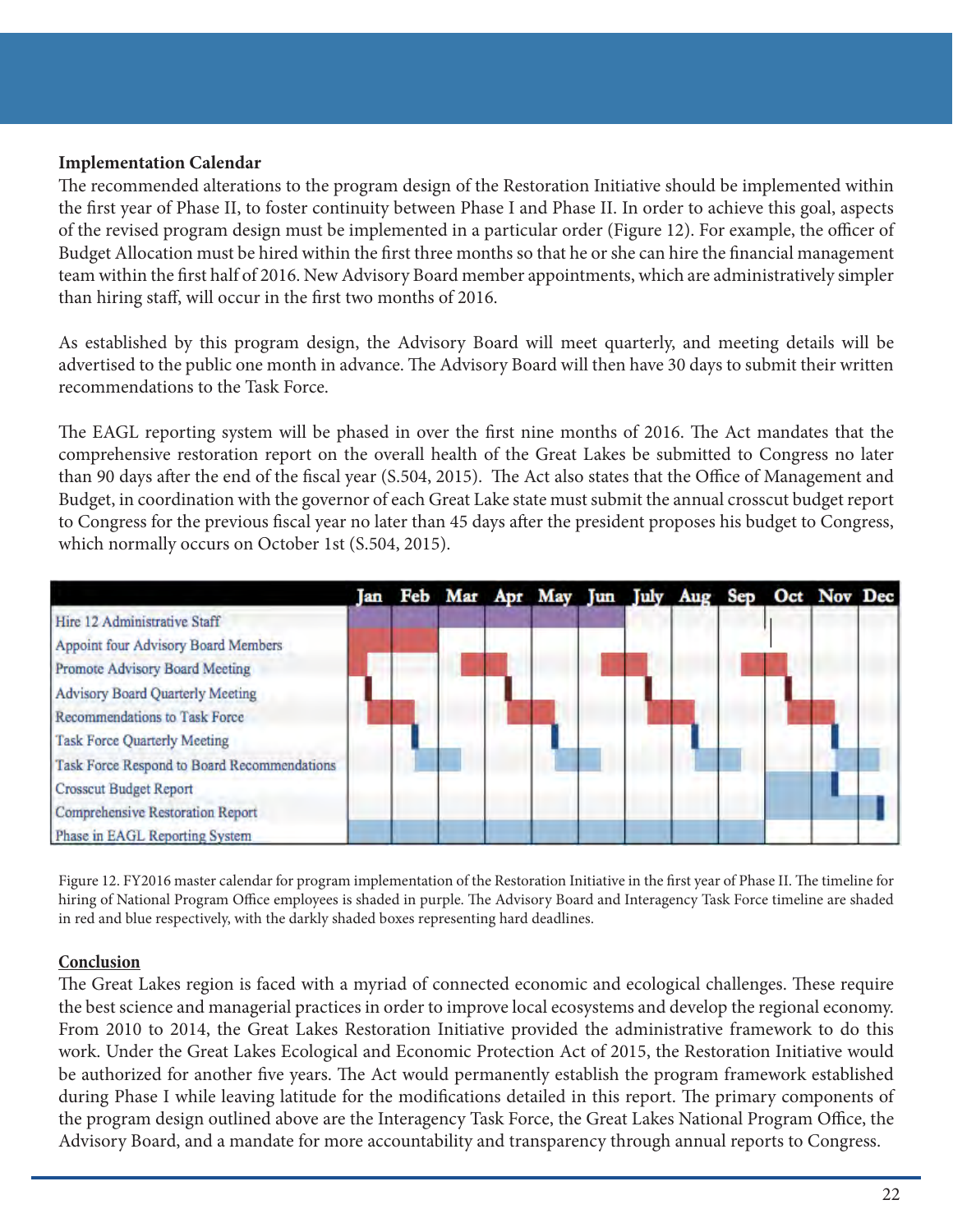The ground-level work of toxic substance remediation, nutrient reduction, native species and habitat conservation, and invasive species prevention is best performed by agency personnel and local stakeholders. Indeed the Act authorizes \$475 million annually to do just that. However, a central administrative structure is necessary for the effective implementation of this program. Clearly defining the responsibilities of administrative bodies and the interactions between these organizations, the process of how program funds are allocated, how results from projects will be measured, and a timeline for all of this are details that will determine the success of the program. The effective management and implementation of such details within the framework of the Great Lakes Restoration Initiative will ensure the continued viability of Great Lakes ecosystems and the economies that depend on them for generations to come.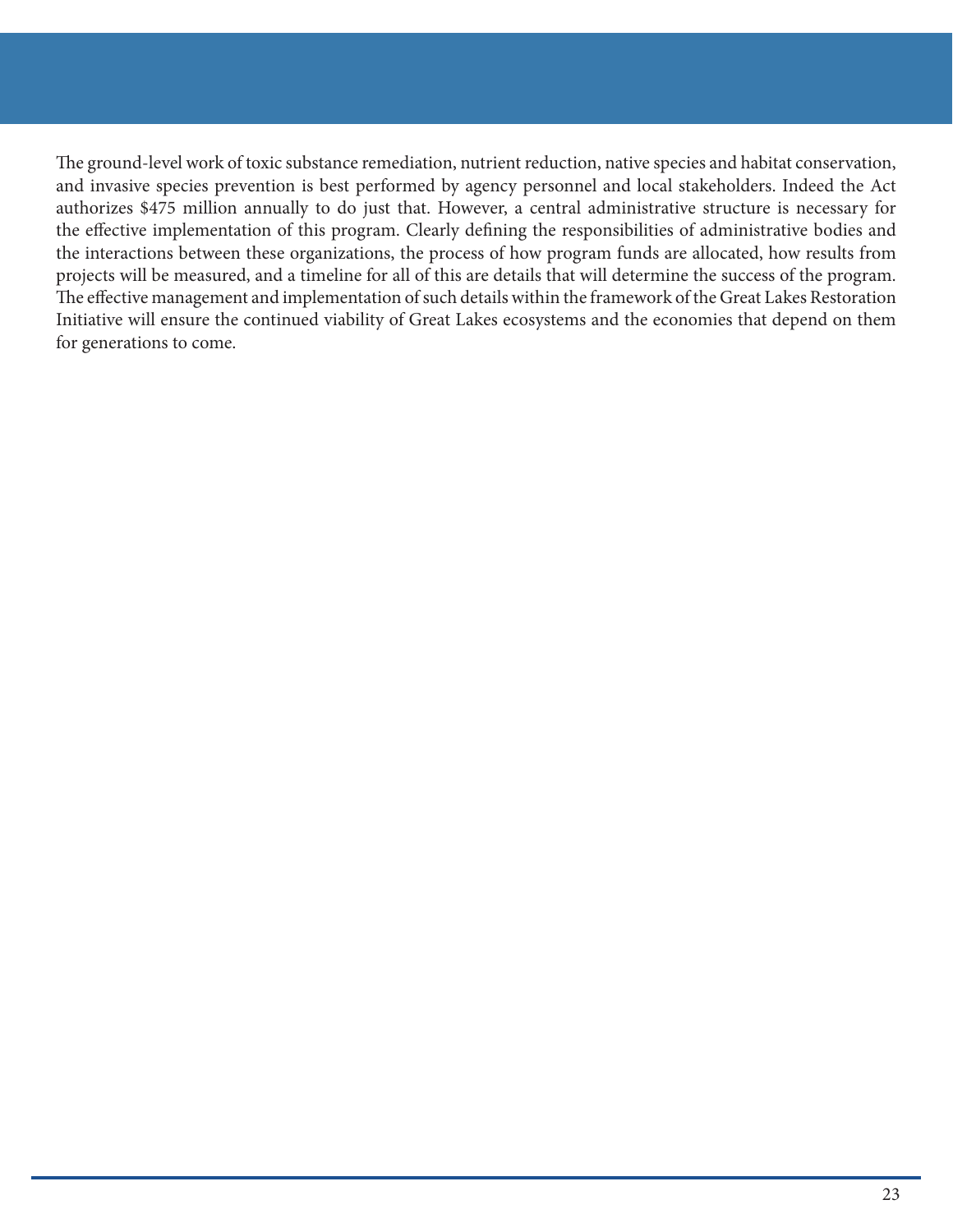# **Works Cited**

Alexander, Jeff. (2014). Michigan's toxic fish face long recovery, state finds. Bridge. Retrieved from http://bridgemi. com/2014/02/michigans-toxic-fish-face-long-recovery-state-finds/.

Austin, J., Anderson, S., Courant, P., & Litan, R. (2015). Healthy Waters, Strong Economy: The Benefits of Restoring the Great Lakes Ecosystem. Washington DC: The Brookings Institution.

Bump, Philip (2015). Jim Inhofe's snowball has disproven climate change once and for all. Washington Post. Retrieved from http://www.washingtonpost.com/news/the-fix/wp/2015/02/26/jim-inhofes-snowball-hasdisproven-climate-change-once-and-for-all/.

Buono, Regina, Zodrow, Katherine. (2015). The WOTUS Rule: Overdue Necessity Or Unnecessary Overburden?. Forbes. from http://www.forbes.com.

Congressional Budget Office. (2012). Comparing the Compensation of Federal and Private-Sector Employees. Retrieved from www.cbo.gov/sites/default/files/cbofiles/attachments/01-30-FedPay.pdf.

Dumas, Carol. (2015). Army Corps memos disparage EPA over WOTUS. Capital Press. Retrieved from http:// www.capitalpress.com.

Environment and Public Works. (2015). EPW Committee Approves S. 1140, the Federal Water Quality Protection Act. Retrieved from http://www.epw.senate.gov/public/index.cfm/press-releases-republican?ID=0AAEA7B9- 5116-4FA5-A58D-ACCACE2CB362.

Environmental Protection Agency. (2011). Revitalizing Local Waterfront Economies: Investing in the Great Lakes. Chicago: EPA.

Environmental Protection Agency. (2012). Great Lakes: Basic Information. Retrieved from www.epa.gov/greatlakes/basicinfo.html.

Environmental Protection Agency. (2013). Great Lakes Water - Oxygen Depletion. Retrieved from http://www. epa.gov/glnpo/glindicators/water/oxygenb.html.

Environmental Protection Agency. (2015a). About the Great Lakes National Program Office (GLNPO). Retrieved from www2.epa.gov/aboutepa/about-great-lakes-national-program-office-glnpo.

Environmental Protection Agency. (2015b). Atmospheric Deposition of Toxic Pollutants. Retrieved from www. epa.gov/glnpo/glindicators/air/airb.html.

Environmental Protection Agency. (2015c). EPA Region 5. Retrieved from http://www2.epa.gov/aboutepa/eparegion-5.

Environmental Protection Agency. (2015d). Great Lakes Areas of Concern (AOCs). Retrieved from http://www. epa.gov/greatlakes/aoc/.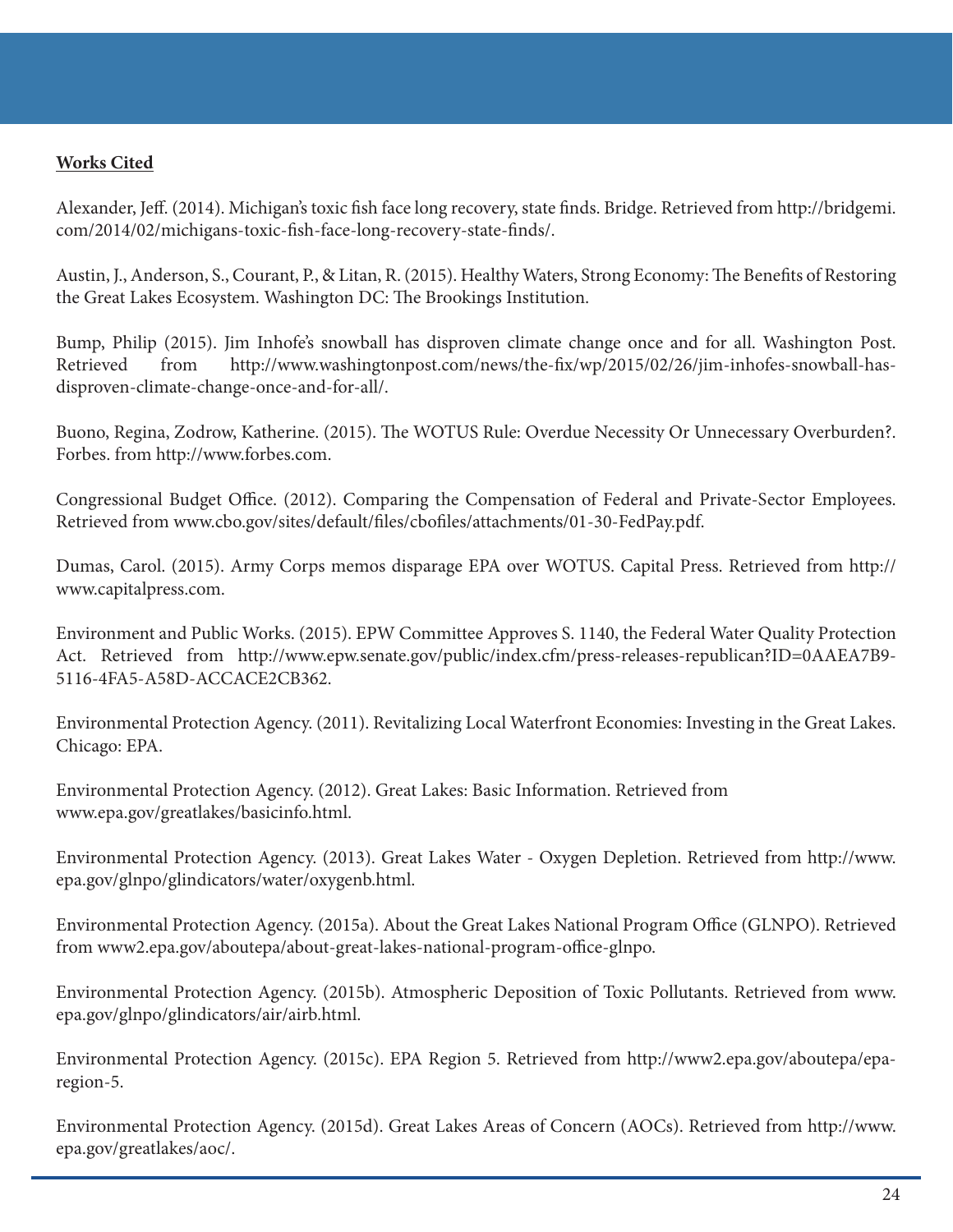Environmental Protection Agency. (2015e). Great Lakes Restoration Initiative. Retrieved 9 October 2015, from http://greatlakesrestoration.us.

Environmental Protection Agency. (2015f). Nutrient Policy and Data: Great Lakes. Retrieved from www2.epa.gov/ nutrient-policy-data/great-lakes.

Environmental Protection Agency. (2015g). Persistent Organic Pollutants: A Global Issue, A Global Response. Retrieved from http://www2.epa.gov/international-cooperation/persistent-organic-pollutants-global-issueglobal-response.

Environmental Protection Agency. (2015h). Priorities. Retrieved from http://greatlakesrestoration.us/priorities. html.

Environmental Protection Agency. (2015i). Salaries and Benefits. Retrieved from www2.epa.gov/careers/salariesand-benefits.

Environmental Protection Agency. (2015j). Susan Hedman, Administrator for EPA's Region 5 Office in Chicago. Retrieved from www2.epa.gov/aboutepa/susan-hedman-administrator-epas-region-5-office-chicago.

Environmental Protection Agency. (2015k). The Great Lakes National Program Office. Retrieved from http:// www2.epa.gov/aboutepa/about-great-lakes-national-program-office-glnpo.

Environmental Protection Agency. (2015l). What is GLWQA? Great Lakes Water Quality Agreement (GLWQA). Retrieved from http://www2.epa.gov/glwqa/what-glwqa

Fond Du Lac Band, of Lake Superior Chippewa. (2015). FDL Resource Management - Natural Resources Wild Rice. Retrieved from http://www.fdlrez.com/RM/wildrice.htm.

Government Accountability Office. (2015). Great Lakes Restoration Initiative: Improved Data Collection and Reporting Would Enhance Oversight. GAO-15-526. Retrieved from www.gao.gov/assets/680/671543.pdf.

Government Accoutability Office. (2015). Some Information on Projects and Progress Made Available to Congress and the Public. (1st ed.). Retrieved from http://www.gao.gov/assets/680/672836.pdf.

Government Performance and Results Act of 1993, 31 USC §1101.

GovTrack. (2015a). Analysis Methodology. Retrieved from https://www.govtrack.us/about/analysis#prognosis.

GovTrack. (2015b). H.R. 223: Great Lakes Restoration Initiative Act of 2015. Retrieved from https://www.govtrack. us/congress/bills/114/hr223.

GovTrack. (2015c) S. 504: Great Lakes Ecological and Economic Protection Act of 2015. Retrieved from https:// www.govtrack.us/congress/bills/114/s504.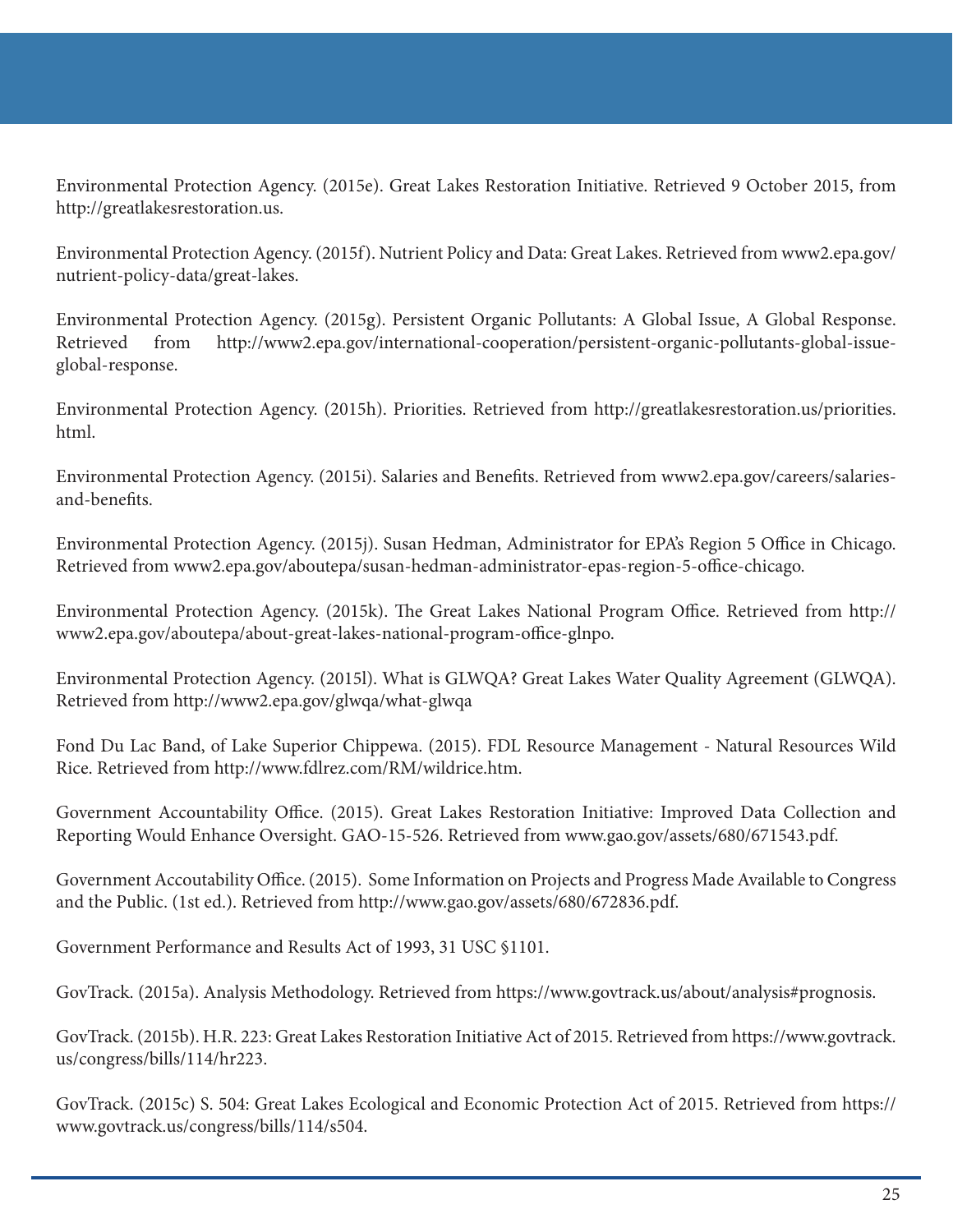Great Lakes Advisory Board. (2015a). Great Lakes Advisory Board. Retrieved from http://glri.us/advisory/index. html.

Great Lakes Advisory Board. (2015b). Letter from ad hoc Information Subcommittee re: Financial Support. Retrieved from glri.us/advisory/pdfs/glab-financial-support-20150615.pdf.

Great Lakes Commission. (2015). About us. Retrieved from http://glc.org/about/.

Great Lakes Dredging Team. (2013). Beneficial Use Of Dredged Material In The Great Lakes. Retrieved from http://greatlakesdredging.net/files/pdf/2013BeneficialUse-online-FINAL.pdf. Great Lakes Ecological and Economic Protection Act of 2015, S. 504, 114th Cong. (2015).

Great Lakes Restoration Initiative. (2011). User's Guide for the Great Lakes Restoration Initiative Accountability System (GLAS). (1st ed.). Retrieved from http://www.greatlakesrestoration.us/pdfs/GLASv1.1\_reporting\_ guidance.pdf

Great Lakes Restoration Initiative. (2015a). 'Environmental Protection Agency GLRI Projects'. N.p.

Great Lakes Restoration Initiative. (2015b). Great Lakes Restoration Initiative 2015 Request for Applications. Retrieved from http://www2.epa.gov/great-lakes-funding/great-lakes-restoration-initiative-2015-requestapplications.

Great Lakes Restoration Initiative. (2015c). Priorities. Retrieved from http://greatlakesrestoration.us/priorities. html#cleaning.

Great Lakes Restoration Initiative. (2015d). Report to Congress and the President (FY2010-2014). Retrieved from http://greatlakesrestoration.us/pdfs/21050720-report\_to\_congress.pdf.

Great Lakes Interagency Task Force. (2010). Great Lakes Restoration Initiative Action Plan. Retrieved from www. greatlakesrestoration.us/pdfs/glri\_actionplan.pdf.

Great Lakes Interagency Task Force. (2014a). Great Lakes Restoration Initiative Action Plan II. Retrieved from www.greatlakesrestoration.us/actionplan/pdfs/glri-action-plan-2.pdf.

Great Lakes Interagency Task Force. (2014b). Science-Based Adaptive Management Process for Great Lakes Restoration Initiative Plan II (Draft, November 26, 2014). Retrieved from http://greatlakesrestoration.us/advisory/ pdfs/science-based-adaptive-mgmt-process-draft-20141126.pdf.

Hackbarth, Sean. (2015). A Wyoming Rancher's Case Shows Why So Many Businesses Are Worried About EPA's Water Rule. U.S. Chamber of Commerce. Retrieved from https://www.uschamber.com/above-the-fold/.

Healing Our Waters Coalition. (2015a). Belle Isle's South Fishing Pier Attracts Fish and Fishermen Once Again. Healing Our Waters-Great Lakes Coalition. Retrieved from http://healthylakes.org/successes/restoration-successstories/belle-isles-south-fishing-pier-attracts-fish-and-fishermen-once-again/.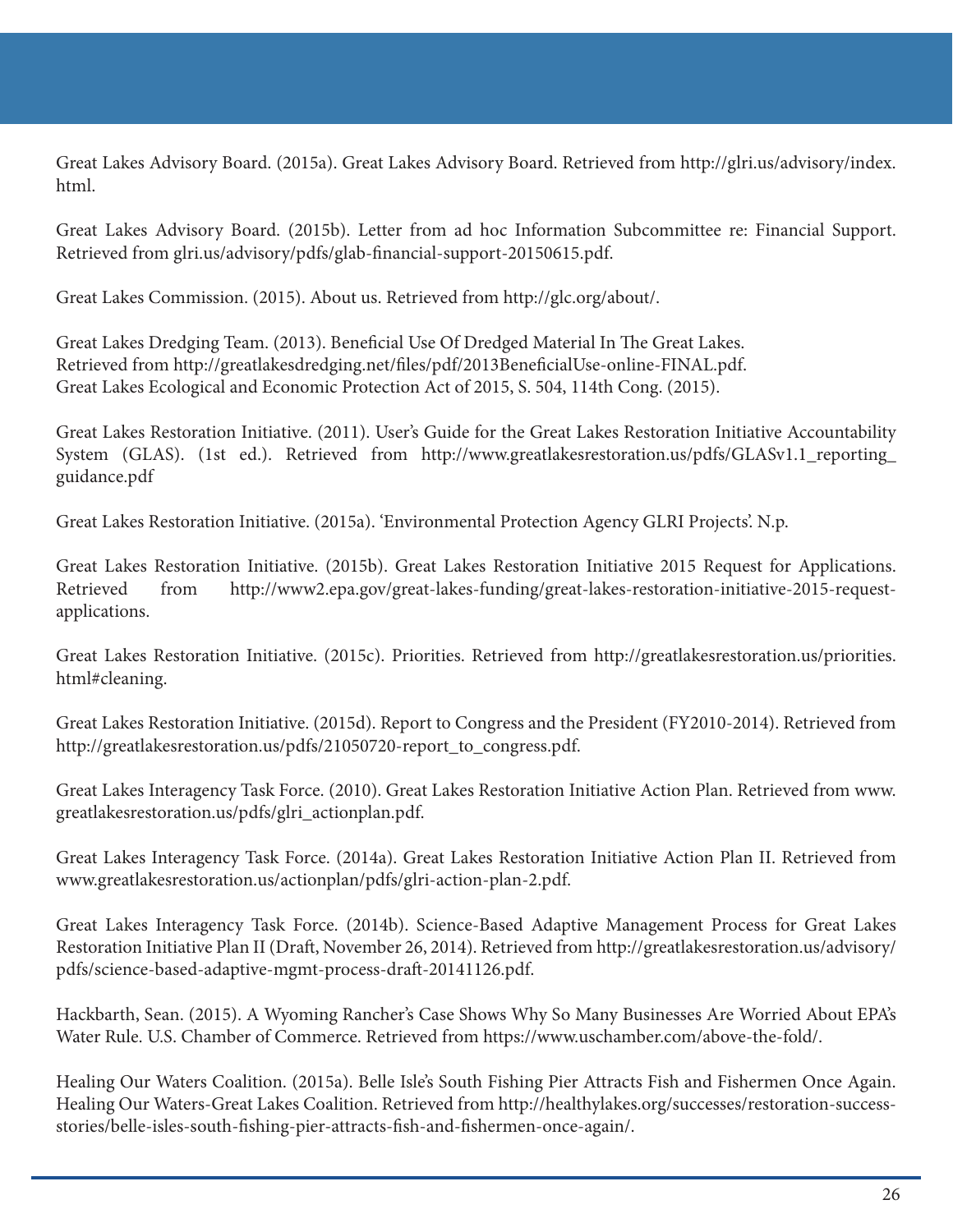Healing Our Waters Coalition. (2015b). History and Structure. Healing Our Waters-Great Lakes Coalition. Retrieved from http://healthylakes.org/history-and-structure/.

Internal Revenue Service. (2015). 2015 Standard Mileage Rates. Notice 2014-79. Retrieved from www.irs.gov/pub/ irs-drop/n-14-79.pdf.

International Joint Commission. (2014). A Balanced Diet for Lake Erie: Reducing Phosphorus Loadings and Harmful Algal Blooms. Report of the Lake Erie Ecosystem Priority. Washington D.C., Canadian Electronic Library. PDF.

James Inhofe U.S. Senator for Oklahoma. (2006). Opening Statement by Senator James M. Inhofe Hearing on the Great Lakes Restoration Plan. Retrieved from http://www.inhofe.senate.gov/epw-archive/press/bopeningstatement-by-senator-james-m-inhofebr-hearing-on-the-great-lakes-restoration-planbr/b

James Inhofe U.S. Senator for Oklahoma. (2015). Energy/Environment . Retrieved from http://www.inhofe.senate. gov/issues/energy-environment.

Jenks, Albert E. (1900). The Wild Rice gatherers of the Upper Lakes: A Study in American Primitive Economics. Government Printing Office, Washington. (Annual report of the Bureau of American Ethnology to the Secretary of the Smithsonian Institution; v. 19, pt. 2, pp. 1013-1137).

Johnson, Mark (2015). Obama proposes cuts to Great Lakes Restoration Initiative in 2016 budget. Petoskey News. Retrieved from http://www.petoskeynews.com/featured-pnr/obama-proposes-cuts-to-great-lakes-restorationinitiative-in-budget/article\_46a73896-c38c-5f09-90f6-557c13496b5d.html.

Koslow, M. (2013). Taken by Storm: How Heavy Rain is Worsening Algal Blooms in Lake

Erie. Ann Arbor, MI: National Wildlife Federation.

Latham, G., Borgogni, L., & Petitta, L. (2011). Goal setting and performance management in the public sector. International Public Management Journal, 11(4), 385-403.

Mitch McConnell U.S. Senator for Kentucky. (2015). Finalized EPA Regs: Probably Illegal, Would Hurt the Middle Class and Won't Meaningfully Affect Global Climate. Retrieved from http://www.mcconnell.senate.gov.

Michigan Department of Natural Resources. (2015). Belle Isle Park Annual Report. February 2014 - February 2015. Retrieved from https://www.michigan.gov/documents/dnr/BI\_2014anrprt\_491994\_7.pdf.

Minnesota Pollution Control Agency. (2013). St. Louis River Area of Concern Implementation Framework: Roadmap to Delisting. LimnoTech.

National Oceanic and Atmospheric Administration. (2011). Jobs and Dollars: Big Returns from Coastal Habitat Restoration. NOAA.

National Wildlife Federation. (2015). Invasive Species. Retrieved from https://www.nwf.org/Wildlife/Threats-to-Wildlife/Invasive-Species.aspx.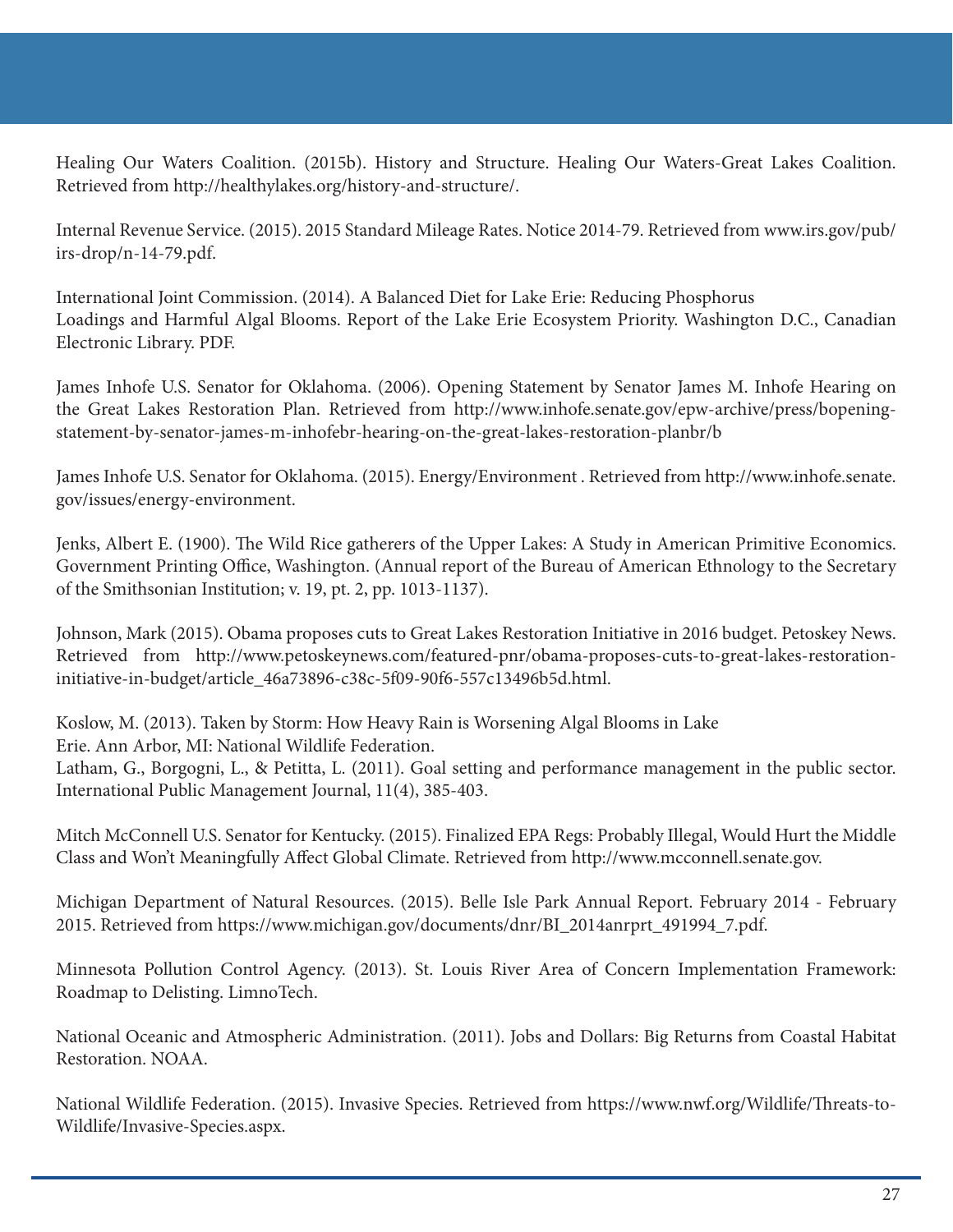Nature Conservancy (2012). New Federal Funding Will Help The Nature Conservancy Protect and Restore the Great Lakes. Retrieved from http://www.nature.org/ourinitiatives/regions/northamerica/areas/greatlakes/ newsroom/glri-funding.xml.

Natural Resources Conservation Service. (2011). Assessment of the Effects of Conservation Practices on Cultivated Cropland in the Great Lakes Region. Conservation Effects Assessment Project (CEAP). Retrieved from http:// www.nrcs.usda.gov/Internet/FSE\_DOCUMENTS/stelprdb1045480.pdf.

Natural Resources Defense Council (2015). NRDC Urges the New York Legislature to Support Our Ocean and Great Lakes, from http://switchboard.nrdc.org/blogs/achase/nrdc\_urges\_the\_new\_york\_legisl.html.

OnTheIssues. (2015a). James Inhofe. Retrieved from http://www.ontheissues.org/Senate/James\_Inhofe.htm.

OnTheIssues. (2015b). John Boehner. Retrieved from http://www.ontheissues.org/OH/John\_Boehner.htm.

OnTheIssues. (2015c). Mitch McConnell. Retrieved from http://www.ontheissues.org/Senate/Mitch\_McConnell. htm.

OnTheIssues. (2015d). Paul Ryan. Retrieved from http://www.ontheissues.org/House/Paul\_Ryan.htm.

Paul Ryan Representative in Wisconsin's 1st Congressional District. (2015). Environment. Retrieved from http:// paulryan.house.gov/issues/issue/?IssueID=9976.

Press Office, Speaker Ryan (2009). Democratic Leaders Should Scrap Bill that Contains Biggest Discretionary Spending Hike Since Jimmy Carter, Pass Clean Bill That Holds Line on Government Spending, GOP Leaders Urge. Retrieved from http://www.speaker.gov/press-release/boehner-house-republican-leaders-call-federal-spendingfreeze-address-growing-budget.

Press Office, Speaker Ryan. (2015). Speaker Boehner on the Latest EPA Power Grab. Retrieved from http://www. speaker.gov/press-release/speaker-boehner-latest-epa-power-grab.

Rosaen, Alex (2012). The Costs of Aquatic Invasive Species to Great Lakes. Anderson Economic Group LLC. Retrieved from http://greatlakesresilience.org/sites/default/files/library\_reference\_2012\_AndersonEconomicGroup\_ TheCostOfAISToGreatLakesStates.pdf.

Rothlisberger, J. D., Finnoff, D. C., Cooke, R. M., & Lodge, D. M. (2012). Ship-borne Nonindigenous Species Diminish Great Lakes Ecosystem Services. Ecosystems 15(3):1-15.

Russo, Michael. (2015). Telephone interview with Michael Russo regarding structure of the GLNPO office. Date: 8 October 2015.

Sheikh, Pervaze. (2013). The Great Lakes Restoration Initiative: Background and Issues. Congressional Research Service. Retrieved from https://www.fas.org/sgp/crs/misc/R43249.pdf.

Sierra Club. (2015). Demand Great Lakes Funding Protects Lake Erie. Retrieved from https://secure.sierraclub.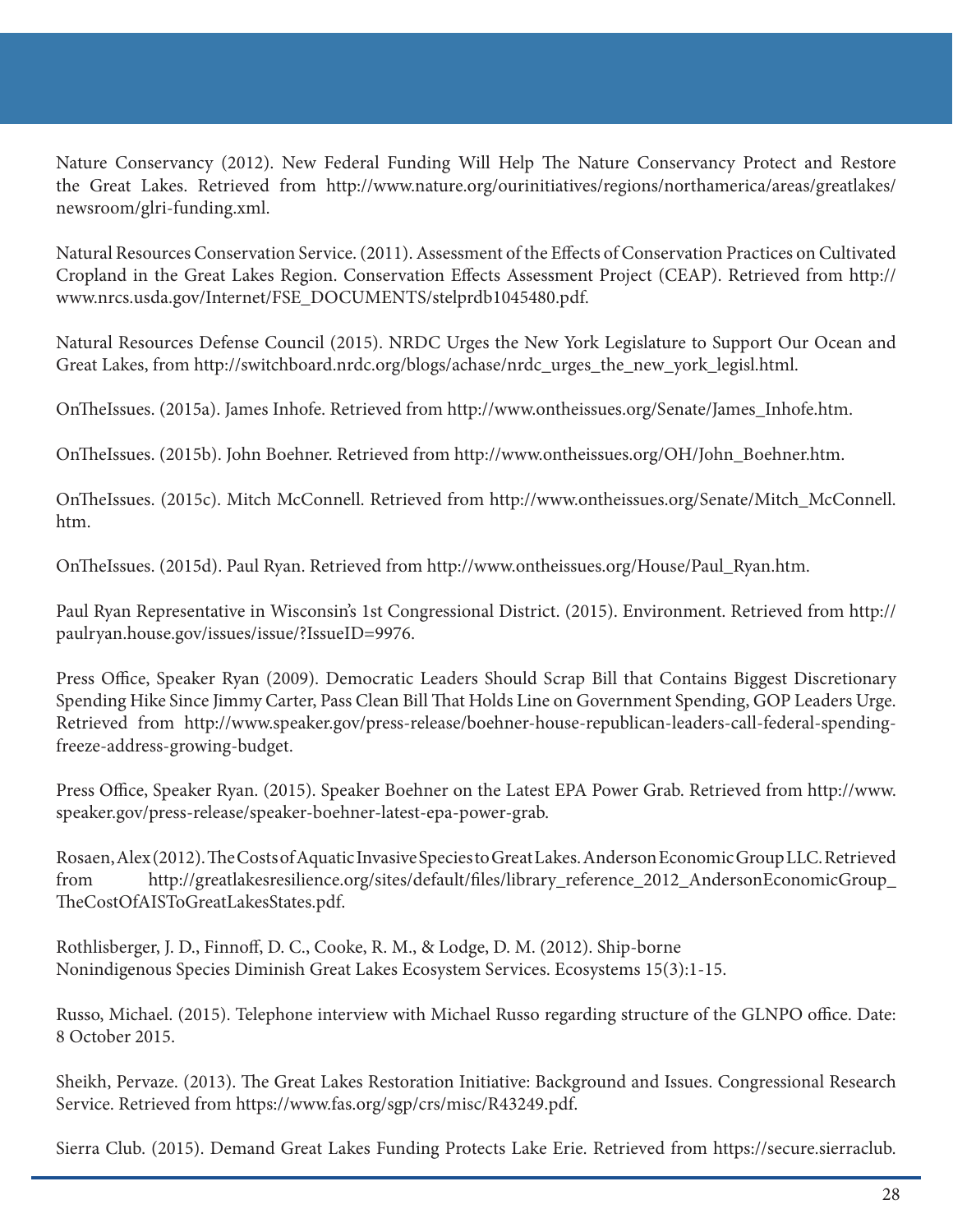org/site/Advocacy?cmd=display&page=UserAction&id=13934.

Southeast Michigan Council of Governments. (2013). Great Lakes Green Streets Guidebook. Retrieved from http://merrillville.in.gov/document\_center/Great\_Lakes\_Green\_Streets\_Guidebook\_\_\_August\_\_2013.pdf

Tammy Baldwin U.S. Senator for Wisconsin. (2015). Senators Baldwin, Stabenow and Kirk Introduce Bipartisan Legislation to Protect and Restore the Great Lakes. Retrieved from http://www.baldwin.senate.gov/press-releases/ baldwin-stabenow-and-kirk-great-lakes.

The Statistics Portal. (2015). Average daily rate of hotels in the United States from 2001 to 2015 (in U.S. dollars). Retrieved from www.statista.com/statistics/195704/average-hotel-room-rate-in-the-us-since-2005/.

U.S Government Publishing Office. (2004). Executive Order 13340-Establishment of Great Lakes Task Force and Promotion of A Regional Collaboration of National Significance for the Great Lakes. PDF Retrieved from http:// www.gpo.gov/fdsys/pkg/WCPD-2004-05-24/pdf/WCPD-2004-05-24-Pg918-2.pdf.

U.S. Government Accountability Office. (2013). Great Lakes Restoration Initiative: Further Actions Would Result in More Useful Assessments and Help Address Factors that Limit Progress. Retrieved from http://www.gao.gov/ assets/660/658265.pdf.

U.S. Government Accountability Office. (2015). Great Lakes Restoration Initiative: Improved Data Collection and Reporting Would Enhance Oversight. Retrieved from http://www.gao.gov/assets/680/671543.pdf.

U.S. Office of Personnel Management. (2015). Salary Table 2015-CHI. Retrieved from www.opm.gov/policy-dataoversight/pay-leave/salaries-wages/salary-tables/pdf/2015/CHI.pdf.

Wines, Michael (2014). Behind Toledo's Water Crisis, a Long-Troubled Lake Erie. New York Times. Retrieved from http://www.nytimes.com/2014/08/05/us/lifting-ban-toledo-says-its-water-is-safe-to-drink-again.html?\_r=1.

World Health Organization (2015). Chemical hazards in drinking-water - microcystin-LR. Retrieved from http:// www.who.int/water\_sanitation\_health/dwq/chemicals/microcystin/en/.